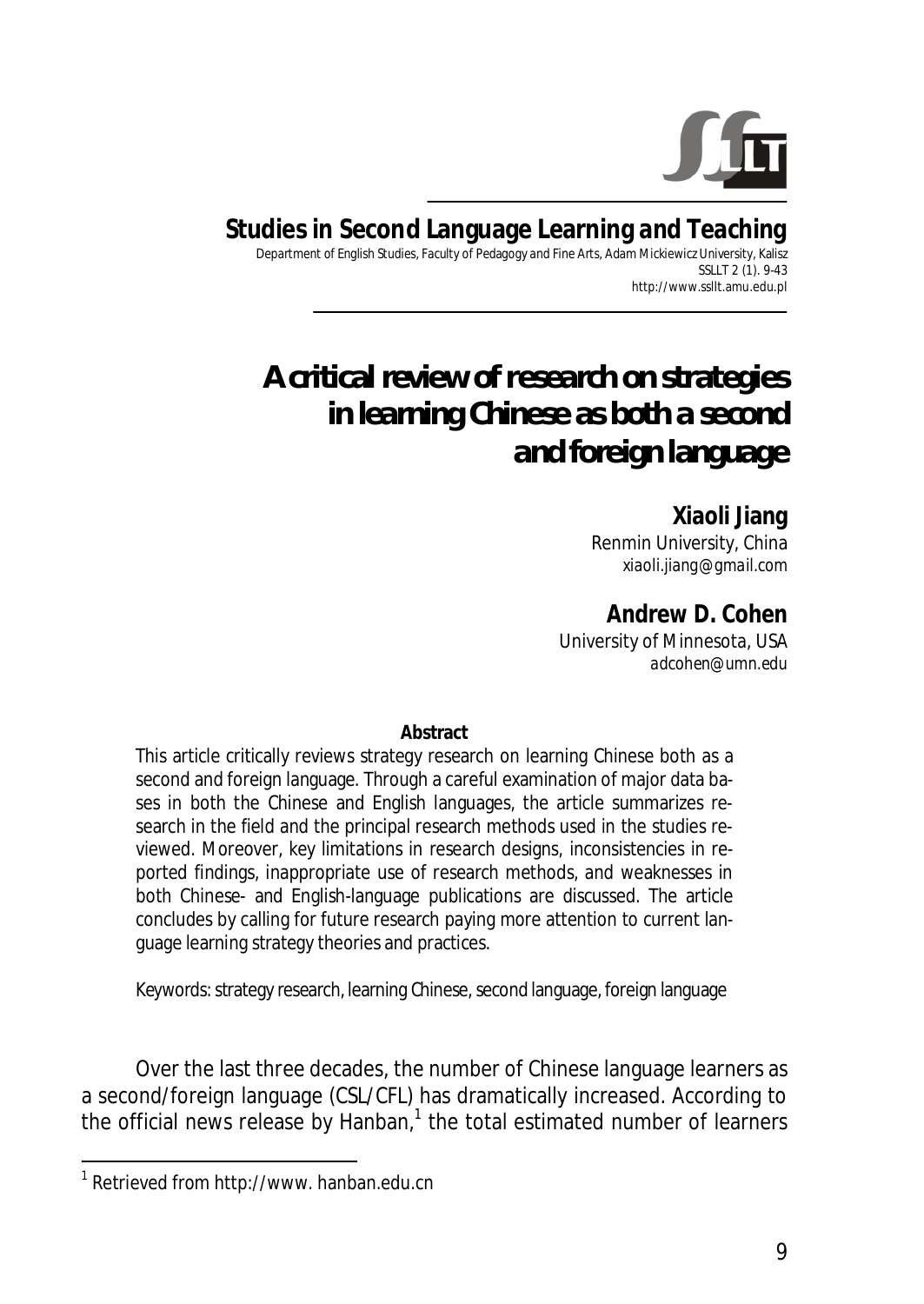of Chinese as a non-native language had reached 40 million as of 2011. A language enrollment survey conducted in the United States by the Modern Language Association (Furman, Goldberg, & Lusin, 2010) indicated a total of 60,976 learners, constituting an increase of over 18% compared with statistics in 2006. Commensurate with this increase in students of the language, empirical research on CSL/CFL is expanding as well, with an increasing number of publications in journals, books, dissertations, and conference proceedings. Many of the works attempt to describe practices in CSL/CFL teaching and learning and the variables that are involved, consistent with the language learning strategy (LLS) research already available for a host of other languages. Hence, now is a propitious moment to conduct a critical review of strategy research in this field, paying special attention to strategies that have proven effective for CSL/CFL learners in their efforts to master the language. In addition, it is a good time to look to updating the guiding theories about LLS that have been adopted by CSL/CFL researchers.

It would be an understatement to say that LLSs have been defined in numerous ways over the years. Our own working definition would be as follows: "[t]houghts and actions, consciously chosen and operationalized by language learners, to assist them in carrying out a multiplicity of tasks from the very onset of learning to the most advanced levels of target-language performance" (Cohen, 2011, p. 7)*.* Dörnyei (2009: 183) minimizes the value of looking at LLSs altogether since what learners do is better viewed as "idiosyncratic self-regulated behavior, and a particular learning behavior can be strategic for one learner and non-strategic for another." Similarly, Oxford (2011) embraces a self-regulation model for L2 learning, but unlike Dörnyei's approach, in Oxford's model, learners actively and constructively use strategies to manage their own learning. So, a compromise position might be to include selfregulation as perhaps an umbrella notion when referring to language learners and to also include the strategies that they use for both learning and performing in an L2. A recent article by Rose (2012), however, argues that Dörnyei's reconceptualization might be a matter of throwing the baby out with the bathwater, in that it throws out a problematic taxonomy and replaces it with another one, which is also problematic since it includes the same definitional fuzziness for which previous taxonomies have been criticized. So, for the purposes of this review of CSL/CFL strategies, we will stick to the more "traditional" approach to viewing LLSs, without involving the concept of self-regulation.

The article has as its main goal to ascertain the directions that current CSL/CFL strategy research has taken and to identify major issues through a review of academic publications both in Chinese and English. Studies were identified through electronic searches of major databases in the field, for example,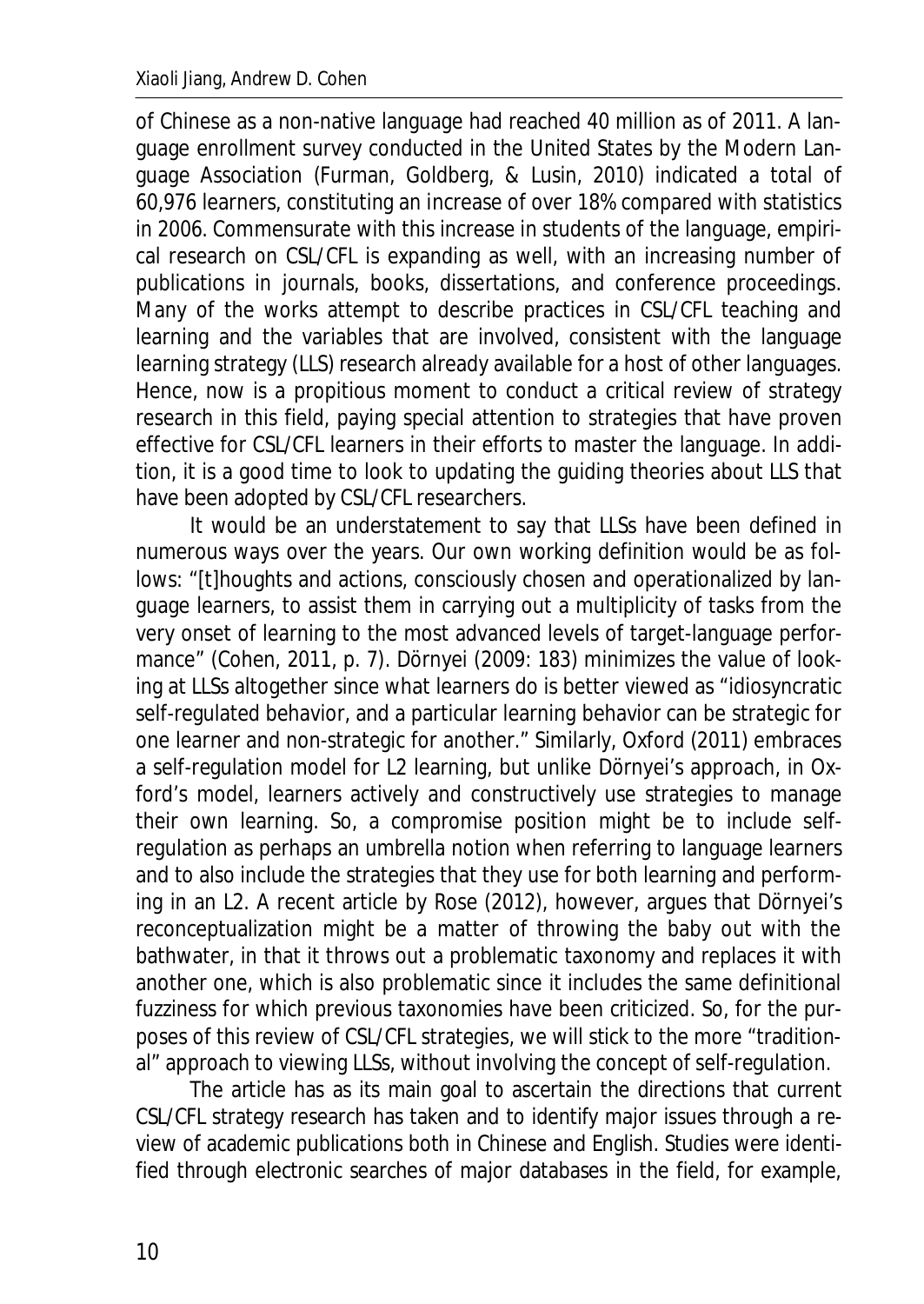*A critical review of research on strategies in learning Chinese as both a second and foreign language*

the China National Knowledge Infrastructure (CNKI),<sup>2</sup> Science Direct, JSTOR, and ERIC. In addition to major journals and MA and doctoral dissertations in China, which are all included in CNKI, core journals in English that were not found in those databases – such as the *Journal of the Chinese Language Teachers Association* (*JCLTA*), monographs published by the Chinese Language Teachers Association<sup>3</sup> and Digital Dissertations in the United States – were also investigated in this article. Notwithstanding the fact that publications in other parts of the world are missing from this review, the studies included provide numerous insights regarding research and practices in the CSL/CFL field.

This article starts with a general description of strategy research in CSL/CFL, then focuses on areas of keen interest to CSL/CFL strategy researchers (namely, Chinese character learning, reading, listening, speaking, and other strategy-related areas), looks at research methods used in strategy studies in CSL/CFL, highlights key issues arising from this review of existing literature, and then closes with implications and conclusions.

**History of Strategy Research in CSL/CFL** 

| <b>Dissertation</b> |  |
|---------------------|--|
| 1980s 1990s 2000s   |  |
|                     |  |
|                     |  |
|                     |  |

**General Description of Strategy Research in CSL/CFL** 

**Table 1** CSL/CFL strategy research in journals and unpublished dissertations

Strategy research in CSL/CFL dates back to the late 1980s. As can be seen from Table 1, only 87 publications on CSL/CFL strategy research had appeared as of 2011, with 49 journal articles and 37 dissertations. It is interesting to compare publications by date and language. First, relevant research has gone through three chronological stages: 1980-89 (phase 1), 1990-99 (phase 2), and the 21st century (phase 3). In phase 1, publications in Chinese were absent and there appeared to be only one journal article (Hayes, 1988) and two doctoral dissertations written in English (Everson, 1986; Yu, 1987). Hayes (1988) examined Chi-

l  $^2$  China National Knowledge Infrastructure, also known as CNKI, is one of the world's largest full-text databases and the most comprehensive resource for Chinese academic journals. It is available at http://www.cnki.net.

 $3$  The Chinese Language Teachers Association, founded in 1962, is the oldest Chinese language association in the United States.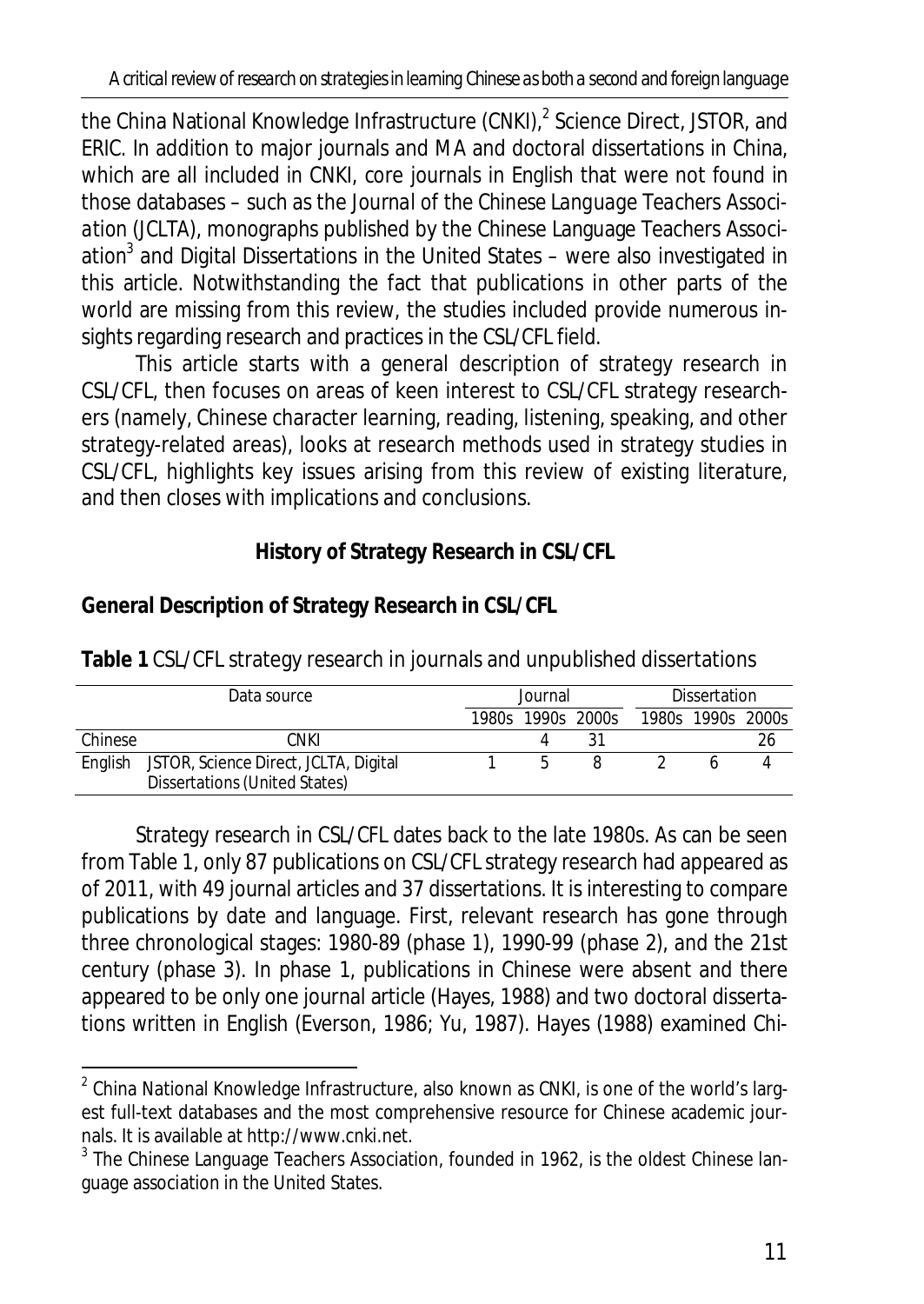nese character learning strategies, Yu (1987) worked on mnemonic strategies used by English-speaking learners of Chinese, and Everson (1986) examined English-speaking learners' Chinese reading strategies.

In phase 2, there were slightly more publications, including four in Chinese-language journals (Luo, 1998; Wu, 1999; Xu, 1999; Yang, 1998), five in English-language journals (Everson, 1998; Everson & Ke, 1997; Ke, 1998; McGinnis, 1999; Sergent & Everson, 1992), and six doctoral dissertations (Chen, 1995; Good, 1998; Lee, 1998; Li, 1998; Sergent, 1990; Zhou, 1999). During this period, Chinese-language publications seemed to be random: Yang (1998) investigated CSL learners' strategy use and Chinese achievement; Luo (1998) focused on CSL learners' avoidance strategies in their efforts to learn Chinese; Xu (1999) attempted to identify types of strategy use from cognitive and psychological perspectives; and Wu (1999) described how Chinese language learning strategies could inform writing instruction. In contrast, English publications tended to focus on strategies for Chinese character learning, except for a few doctoral dissertations which dealt with general strategies (Chen, 1995), reading strategies (Lee, 1998; Li, 1998), writing strategies (Good, 1998), or specific types of strategies, such as processing strategies in short-term memory (Zhou, 1999).

In phase 3, the number of strategy studies written in Chinese increased markedly and for the first time surpassed the number of publications in English. In addition, strategy research in Chinese publications covered major aspects of Chinese language learning, for example, character learning (Jiang & Zhao, 2001; Qiang, 2005; Yan, 2004; Zhao & Jiang, 2002), reading (Qian, 2006), speaking (Li, 2007; Lu, 2005; Na, 2007; Wu, 2008), and listening (Bai, 2007; Di, 2007; Zhang, 2007; Zhou, 2004). In English publications, strategies for Chinese character learning appear to be the main focus of research, both in journals (Kuo & Hooper, 2004; Shen, 2005; 2010; Yin, 2003) and in doctoral dissertations (Arrow, 2004; Fu, 2005; Kuo, 2000). At the same time, reading strategies (Chang, Lan, Chang, & Sung, 2010; Thompson, 2008) and factors related to strategy use (Sung, 2009; Wang, Spencer, & Xing, 2009) have also been prime topics for research.

## **Descriptions of Strategies Identified by CSL/CFL Researchers**

This review found that researchers have described CSL/CFL strategies in two ways, either through empirical research aimed at describing the strategies observed to be used by learners of Chinese (see Table 2) or according to the terminology popularized by second language acquisition (SLA) theorists or by LLS experts working with other (mostly Western) languages (see Table 3).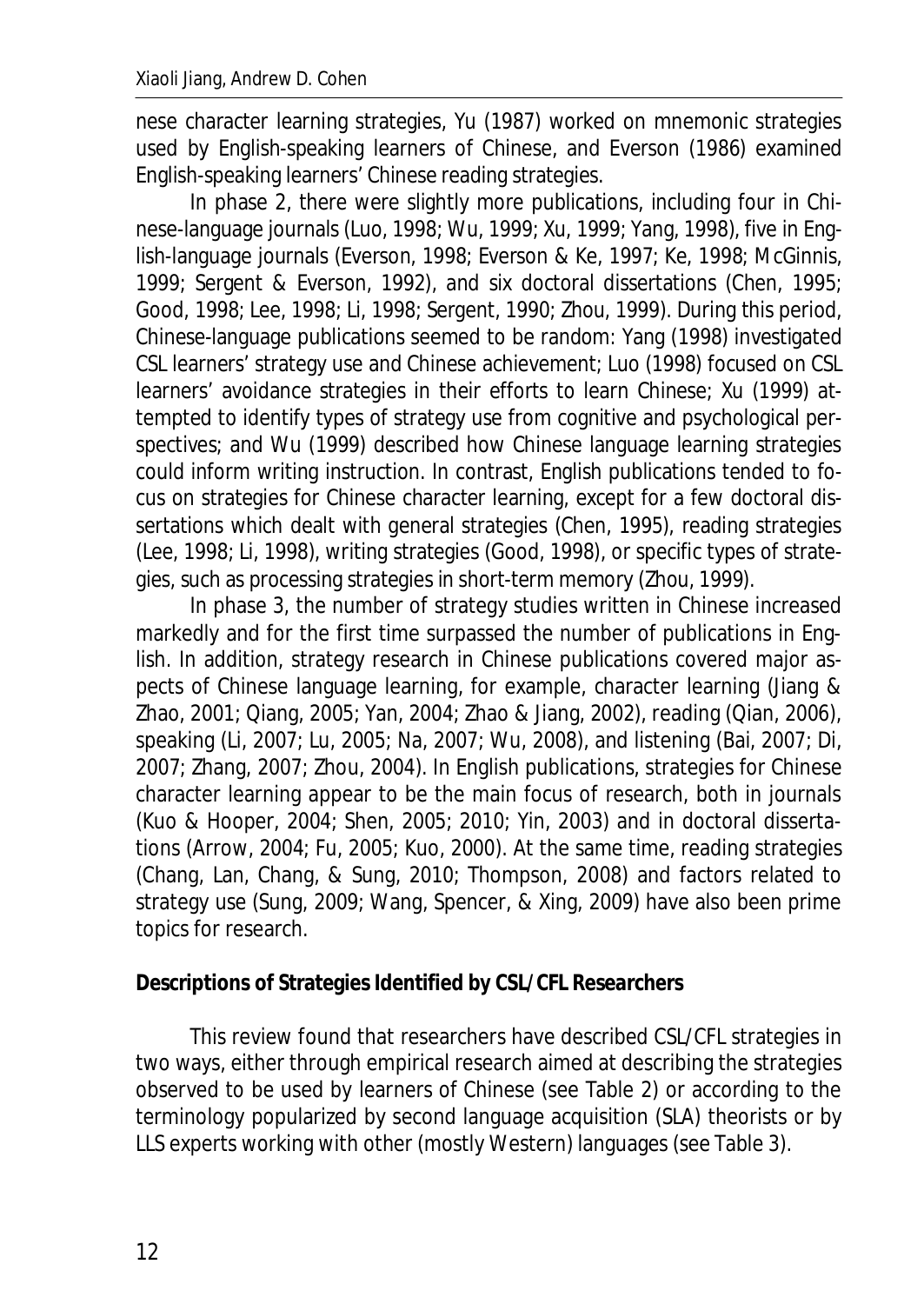| Strategy                 | Descriptions                                         | Researcher        |
|--------------------------|------------------------------------------------------|-------------------|
| Phonological strategies  | Using pronunciation and the tone of a character      | Hayes (1988,      |
| Graphic strategies       | Relying on the visual graphics, the physical resem-  | p. 188)           |
|                          | blance of a character                                |                   |
| Semantic strategies      | Using its meaning to understand a character          |                   |
| Character networking     | Guessing unknown combinations by either knowing      | Everson & Ke      |
| strategies               | what one of the characters means separately, or by   | (1997, p. 13)     |
|                          | knowing other combinations where the individual      |                   |
|                          | characters occur                                     |                   |
| Unit identification      | Text-based or low-level processing strategies, in-   | Lee (1998, p.     |
| strategies               | cluding previewing, scanning for unfamiliar words,   | 195)              |
|                          | marking the text, using textual resources, using     |                   |
|                          | pinyin and/or the English equivalent, applying       |                   |
|                          | linguistic knowledge, or using context               |                   |
| Unit assemblage          | Meaning-integration or higher-level processing       |                   |
| strategies               | strategies, including paraphrasing, using back-      |                   |
|                          | ground knowledge and personal experience, antici-    |                   |
|                          | pating, hypothesizing, formulating questions, iden-  |                   |
|                          | tifying the main ideas, taking notes, or making a    |                   |
|                          | summary                                              |                   |
| Graphic and substitution | Partial graphic cues, radicals and substitution with | Li (1998, p. 141) |
| strategies               | existing characters in spoken language               |                   |
| Syntactic strategies     | Finding out sentence components and word order       |                   |
| Slowing down,            | Comprehending unknown words by reducing read-        |                   |
| re-reading, skipping     | ing speed, repeated reading silently/aloud (to       |                   |
| strategies               | cultivate meaning from sound), or ignoring the       |                   |
|                          | unknown words.                                       |                   |
| Recall-based character   | Memory strategies that combine reading, writing,     | Liu & Jiang       |
| writing                  | thinking, and revision of characters                 | (2003, p. 61)     |
| Rote character learning  | Repeated copying of characters                       |                   |
| Elaborate rehearsal      | Self-generated meaningful rehearsal of characters,   | Shen (2004, p.    |
| strategies               | resulting in deeper processing in memory             | 168)              |
| Non-elaborate rehearsal  | Rote and repetitive rehearsal of characters, result- |                   |
| strategies               | ing in shallow processing in memory                  |                   |
| Orthographic knowledge-  | Making use of the three elements of radical          | Shen (2005, p.    |
| based cognitive          | knowledge (graphemics, semantics, and phonetics)     | 61)               |
| strategies               | as cues to encoding the characters                   |                   |

#### **Table 2** Strategy types defined by CSL/CFL researchers

Table 2 shows descriptions of strategy types provided by researchers who conducted research in a CSL/CFL environment. Notably, naming of strategies is closely linked with two obvious research foci: Chinese character learning and reading. Different from alphabetic-based languages, a Chinese character consists of sound (phonetics), shape (graphics), and meaning, and lacks an obvious sound-script correspondence. Early strategy research either associated strategy descriptions with these three aspects (e.g., Hayes, 1988; Li, 1998; Liu & Jiang, 2003; Shen, 2005), or reported whatever behaviors were identified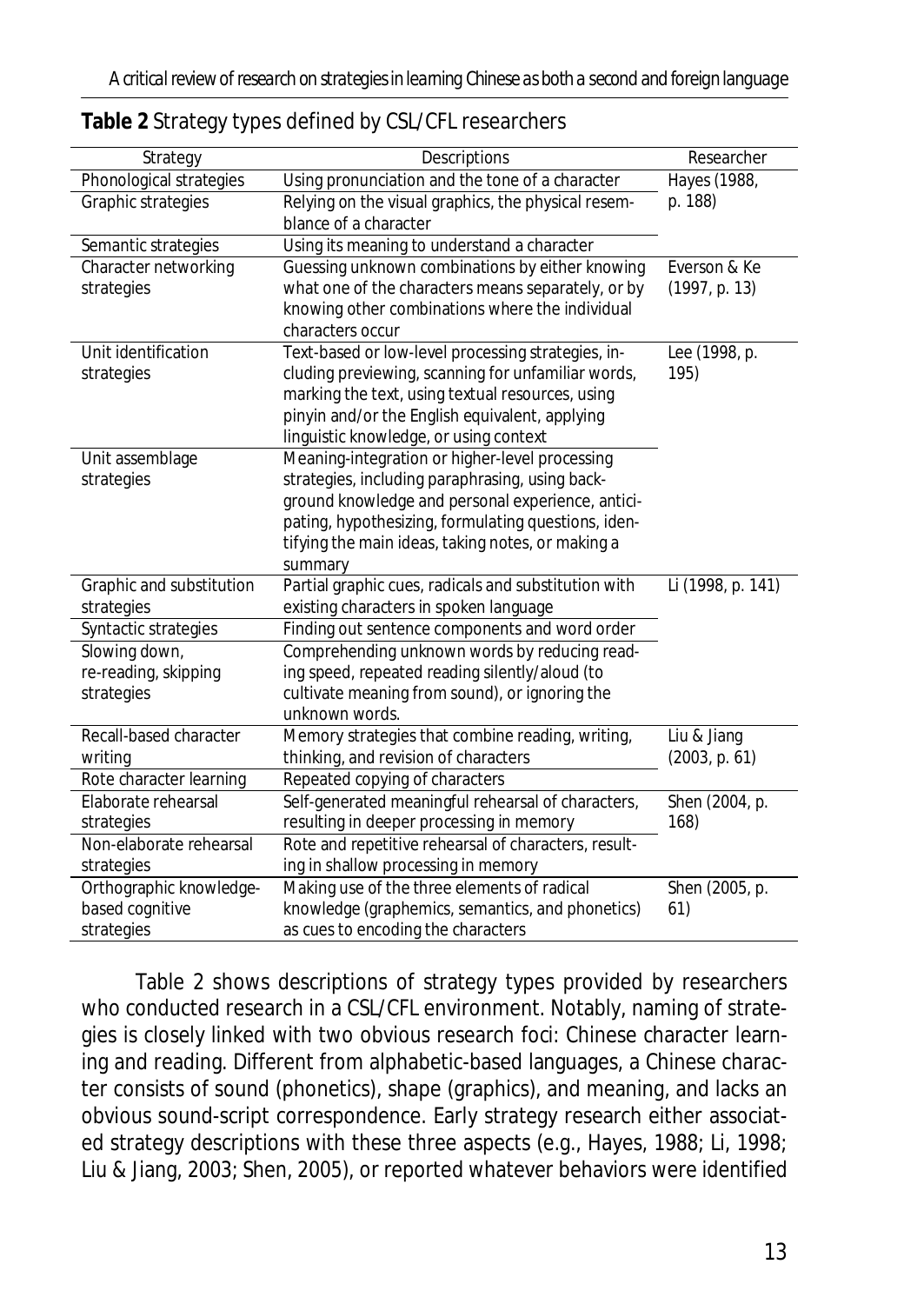in studies, such as observable behaviors in Ke's (1998) study or invisible but articulated cognitive processes by participants in studies by Everson and Ke (1997) and by Shen (2004). At the same time, attention to Chinese reading also yielded descriptions of certain strategy types. For example, learners' specific micro- and macro-level strategies for dealing with actual problems in reading Chinese were documented (Li, 1998).

These labels of strategy categories presented by CSL/CFL researchers are not without problems. When Shi (2005) referred to *orthographic knowledgebased strategies*, she indeed meant phonological, graphic, and semantic strategies as first indicated by Hayes (1988). Similarly, low-level and higher-level processing strategies in Lee's (1998) study were the same as those used in Shen's (2004) study, except that Lee focused on reading strategies in general and Shen was looking specifically at character memorization. In fact, due to a paucity of research literature in this area, it is difficult to determine the extent to which the strategy types displayed in Table 2 constitute an established set of terms that future CSL/CFL researchers would employ.

In contrast to the work which has focused on strategies emerging from CSL/CFL studies, the bulk of the studies have relied for their strategy terminology on the work of SLA theorists and that of LLS experts. As illustrated by Table 3, the most frequently-cited scholars are Bialystok (1978), Cohen (1998), Oxford (1990), O'Malley and Chamot (1990), Rubin (1975; 1981), and Wenden (1987).

| Strategy        | Definition                                           | Researchers quoted  | CSL/CFL researchers |
|-----------------|------------------------------------------------------|---------------------|---------------------|
| Formal practice | Referring to grammar books and dic-                  | Bialystok (1978,    | Yang (1998)         |
|                 | tionaries to help acquire the knowledge p. 71)       |                     |                     |
| Functional      | Using the language in communicative                  |                     |                     |
| practice        | situations                                           |                     |                     |
| Cognitive       | Using steps or operations in learning or             | Rubin (1981,        | Xu (1999)           |
|                 | problem-solving requiring direct analy-              | p. 119)             |                     |
|                 | sis, transformation, or synthesis of                 |                     |                     |
|                 | learning materials                                   |                     |                     |
| <b>Direct</b>   | Involving direct manipulation of the                 | Oxford (1990,       | Jiang (2000, p. 63) |
|                 | target language                                      | p. 37               |                     |
| Indirect        | Supporting and managing learning                     |                     |                     |
|                 | without direct manipulation of language              |                     |                     |
| Metacognitive   | Planning for learning, thinking about the O'Malley & |                     | Yan (2004, p. 6)    |
|                 | learning process as it is taking place,              | Chamot (1990, p. 8) |                     |
|                 | monitoring of comprehension and                      |                     |                     |
|                 | production, and evaluating learning                  |                     |                     |
|                 | after an activity is completed                       |                     |                     |
| Cognitive       | Focusing on specific learning tasks and              |                     | Lu (2005, p. 15)    |
|                 | more direct manipulation of the learn-               |                     |                     |
|                 | ing material itself                                  |                     |                     |

**Table 3** Strategy terms based on the work of SLA theorists and LLS experts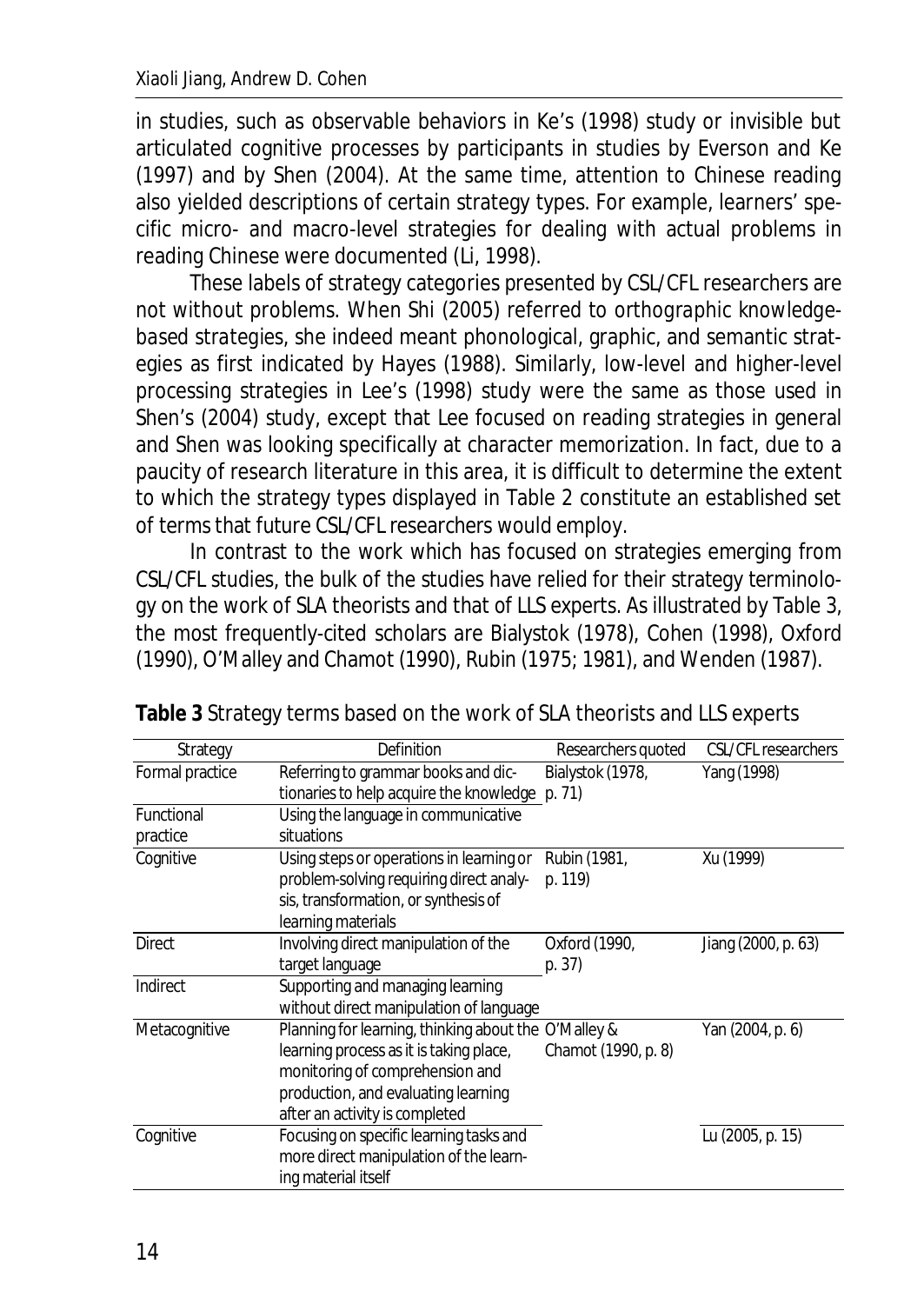*A critical review of research on strategies in learning Chinese as both a second and foreign language*

| Socioaffective      | Using social-mediated activities and                                            |                      |              |  |
|---------------------|---------------------------------------------------------------------------------|----------------------|--------------|--|
|                     |                                                                                 |                      |              |  |
|                     | interaction with others                                                         |                      |              |  |
| Language            | Identifying the material that needs to be Cohen (1998, p. 2)<br>Li (2005, p. 7) |                      |              |  |
| learning            | learned, distinguishing it from other                                           |                      |              |  |
|                     | material if need be, having repeated                                            |                      |              |  |
|                     | contact with the material, and formally                                         |                      |              |  |
|                     | committing to memory whatever mate-                                             |                      |              |  |
|                     | rial is not acquired naturally through                                          |                      |              |  |
|                     | exposure                                                                        |                      |              |  |
| Language use        | Involving four subsets of strategies:                                           |                      |              |  |
|                     | retrieval strategies, rehearsal strategies,                                     |                      |              |  |
|                     | coping strategies, and communication                                            |                      |              |  |
|                     | strategies                                                                      |                      |              |  |
| Strategies of       | Use of clarification and verification,                                          | Rubin (1975, p. 124) | Qiang (2005, |  |
| successful learners | monitoring, memorization, quess-                                                |                      | p. 10        |  |
|                     | ing/inductive inferencing, deductive                                            |                      |              |  |
|                     | reasoning, practice, creating opportuni-                                        |                      |              |  |
|                     | ties for practice, and production tasks                                         |                      |              |  |
|                     | related to communication                                                        |                      |              |  |

The work by LLS experts has stimulated CSL/CFL research from linguistic, psychological, and socio-cultural perspectives. The linguistic perspective has entailed looking at strategies for Chinese language acquisition as viewed from the skill areas: Chinese character learning, reading, listening, speaking, and writing. The psychological perspective has focused on patterns of cognitive and metacognitive processing of the Chinese language, as well as on affective variables related to Chinese language learning. The socio-cultural perspective has looked at the role played by the learners' background characteristics and how these affect their CSL/CFL results.

Thus, summing up, it would appear that the majority of CSL/CFL studies either describe strategies used by CSL/CFL learners across the skill areas or introduce theories in LLSs and/or their implications for CSL/CFL work (see Table 4).

| Strategy research focus                    | Chinese publications |                     | English publications |                     |       |
|--------------------------------------------|----------------------|---------------------|----------------------|---------------------|-------|
|                                            | Journal              | <b>Dissertation</b> | Journal              | <b>Dissertation</b> | Other |
| General descriptions of CSL/CFL strategies | 13                   |                     |                      |                     |       |
| Character learning                         |                      |                     |                      |                     |       |
| Reading                                    |                      |                     |                      | 5                   |       |
| Speaking                                   |                      |                     |                      |                     |       |
| Listening                                  |                      |                     |                      |                     |       |
| Factors relating to strategy use           |                      |                     |                      |                     |       |
| Introduction of strategy theory            |                      |                     |                      |                     |       |

**Table 4** Strategy research in CSL/CFL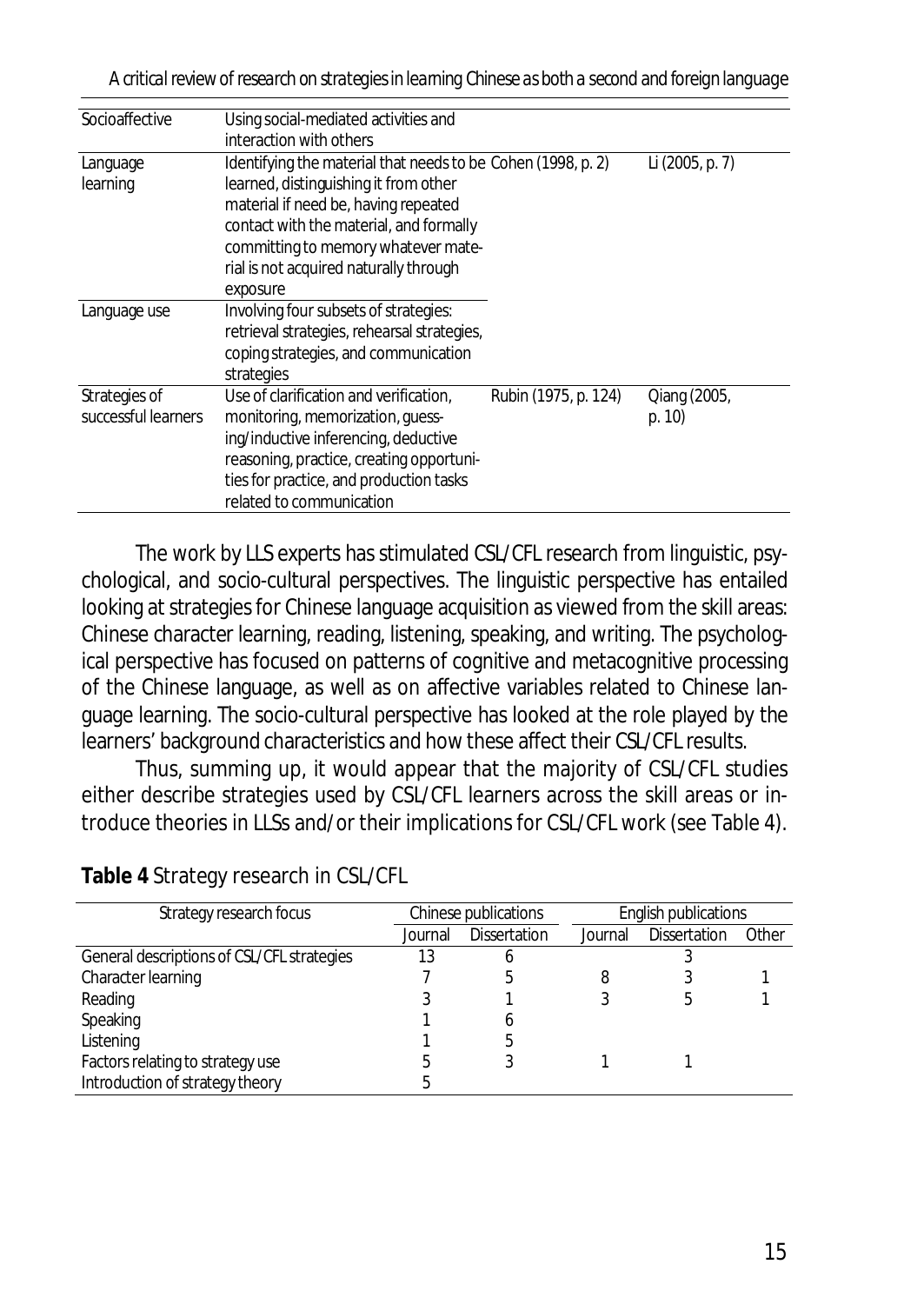#### **Focus of Strategy Research in CSL/CFL**

The remainder of the article will focus exclusively on empirical research involving strategies for learning Chinese. We will consider strategy research on Chinese character learning, reading, speaking, listening, and factors relating to strategy use. Since vocabulary is strongly associated with character learning, relevant research in this area will be integrated into the Chinese character learning section.

**Chinese character learning strategy research.** The CSL/CFL strategy research focusing on character learning suggests that lexical development is a major concern among researchers. Early studies tended to investigate CFL learners' strategies for character recognition (Hayes, 1988; Shen, 2004). More recent research presents a diverse profile including the investigation of:

- general strategies that students use for character learning (Chen, 2009; Ma, 2007; McGinnis, 1999; Shen, 2005; Yin, 2003),
- **•** specific strategies for character learning (Kuo, 2000; Liu & Jiang, 2003; Shen, 2010),
- character learning strategies employed by students from characterbased vs. alphabetic-based languages (Arrow, 2004; Jiang & Zhao, 2001),
- $\bullet$  the effects of CSL/CFL learners' strategy use in character learning (Ke, 1998; Kuo & Hooper, 2004; Shen, 2004; Zhao & Jiang, 2002),
- strategy instruction and character learning (Chen, 2011).

The often-quoted Hayes' (1988) study perhaps is the earliest one to investigate students' strategies in recognizing Chinese characters. Starting with the premise that the dominant processing strategies would be revealed by the types of errors that the learners made, Hayes (1988) designed two tasks to determine whether beginners would be able to correctly recognize the target character that was mixed with phonological, graphic, and semantic distracters. On both tasks, students were briefly presented the target characters. The first task grouped the target character with random individual characters, while the second task wove the target character into a complete sentence. The study found that students used a mixture of visual and graphic strategies in encoding the individual characters, whereas they used the graphic strategies more to identify the target character in sentence contexts. This line of research has continued to be taken by later researchers (e.g., Shen, 2010), with a few studies shifting their attention to more general strategy use by CSL/CFL learners.

Notably, McGinnis (1999), Yin (2003), and Shen (2005) all worked on describing the general strategies used by English-speaking learners in order to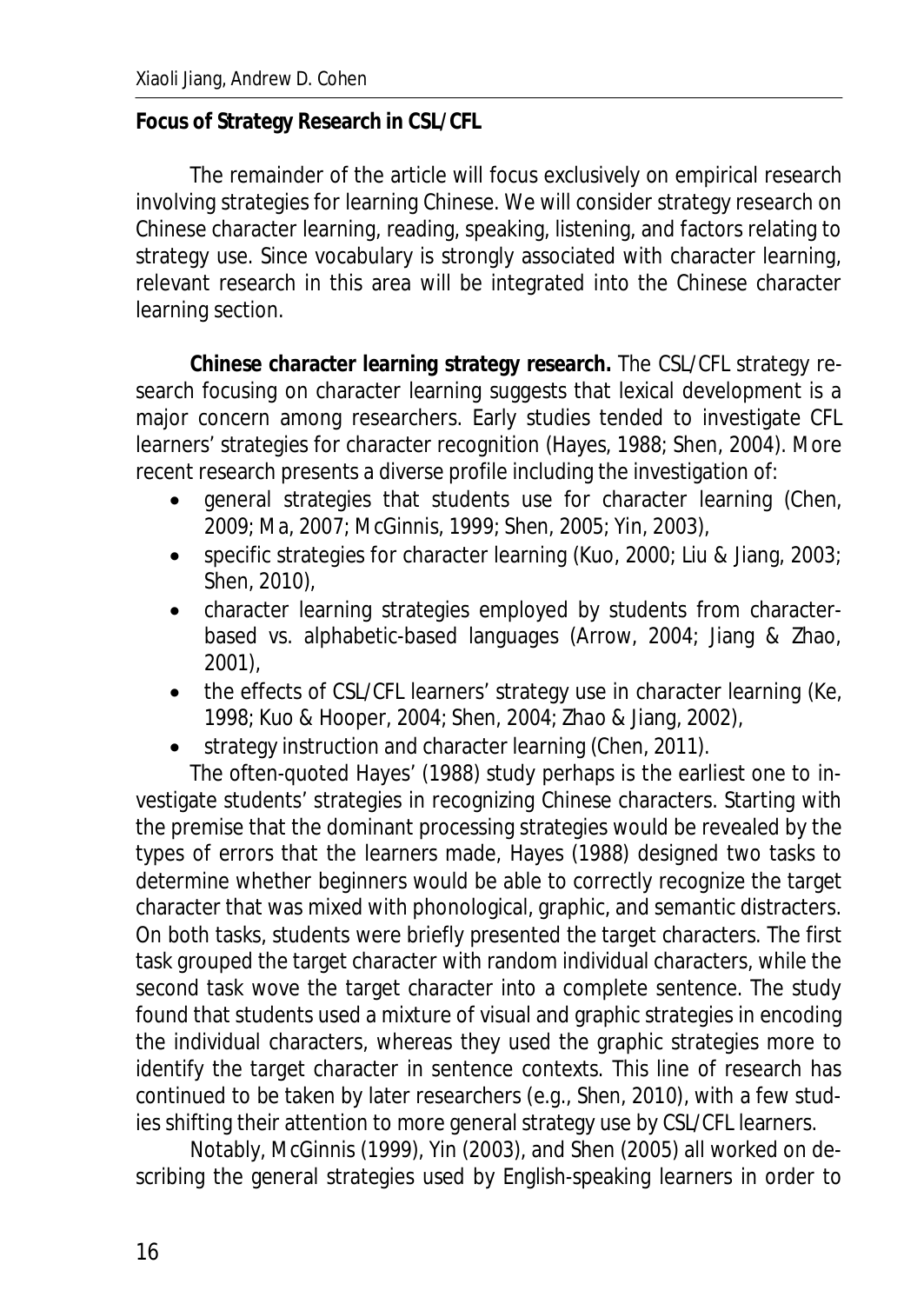learn Chinese characters. McGinnis (1999) conducted a study with 29 first-year college learners of CFL who self-reported their character learning strategies in a 5-week summer immersion program. It was found that students used a range of strategies, including rote repetition, creating personal stories as to how the characters looked or sounded, and the use of radicals and phonetic components to memorize characters. Moreover, the first two types of strategies were favored most by students in the study. Shen (2005) not only investigated the strategies that were common to 95 English-speaking learners of Chinese, but also explored the underlying variables for students' strategy use. The findings from a questionnaire survey indicated that students used as many as 30 types of strategies for character learning, which were further grouped into two categories: "orthographic knowledge-based cognitive strategies and metacognitive strategies" (Shen, 2005, p. 61). Finally, Yin (2003) conducted a longitudinal investigation of beginning CFL students' learning difficulties and coping strategies over a 3-year period. It was found that 91% of the participants used the strategy of writing characters repeatedly, 77% memorized character components (radical and phonetic components) or repeatedly read characters aloud with reference to pinyin,<sup>4</sup> 65% used phonetic components if available in characters, and 62% used flashcards to learn the Chinese characters.

A further study was conducted among 65 beginning American students as to their Chinese character learning strategies, and it was found that their use of graphic strategies (Table 2) and memory strategies (focusing on learned graphic components or associating characters with similar radicals) ranked as the top two categories (Chen, 2009). In contrast to these larger-scale studies, Ma (2007) developed a longitudinal design to investigate the Chinese character learning strategies used by one particular CSL learner. It was found that the learner's written errors declined significantly when the number of his written Chinese characters reached 4,000. After careful analysis, the author found that except for a stable use of summarizing strategies (e.g., summarizing characters with similar pronunciation, meaning, or graphic features), certain patterns of strategy use emerged:

- more whole-word strategies than graphic-component cues,
- $\bullet$  pinyin was used to assist in the memorization of characters,
- at the onset of learning English translation was used,
- $\bullet$  characters were written in words and sentences rather than in isolation,
- pinyin was used exclusively just at the beginning, giving way to a mixture of pinyin and characters, and then ultimately written characters alone,
- the manner of reviewing characters developed from an unplanned ap-

 $\overline{\phantom{a}}$ 

<sup>&</sup>lt;sup>4</sup> The official system to transcribe Chinese characters into the Roman alphabet.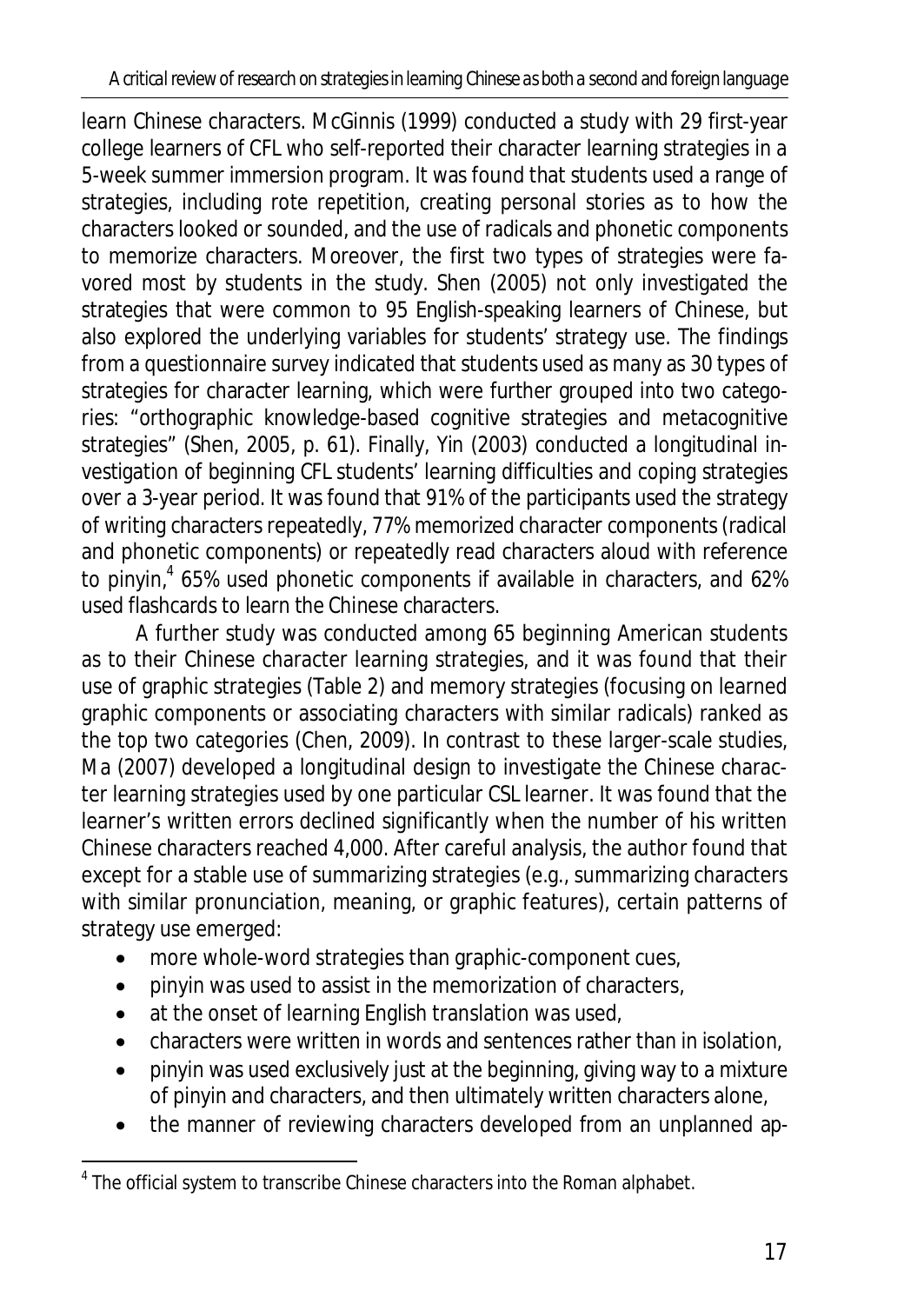proach to one of careful planning, for example, determining numbers of characters to review, time intervals for revision, and summarizing learned characters with similar pronunciation, meaning, or graphic features,

x character learning shifted from simply completing homework with the characters to actively copying words and texts.

The studies described above indicated that Chinese character learning involves considerable use of memorization – a finding which stimulated further study to describe the specific strategies used to enhance character memorization and retention. Another assumption affecting the research effort was that learners whose first language (L1) was character-based would possibly have an advantage over those with an alphabet-based system when learning Chinese characters. One study that compared American and Japanese students' Chinese character learning strategies (Arrow, 2004) found that both sets of learners deployed a variety of strategies. Nevertheless, the American students in the study favored using flashcards and character association, whereas Japanese students preferred to write the characters repeatedly. A similar comparative study (Jiang & Zhao, 2001) found that while both groups of learners favored whole-word memorization along with the mechanical repetition of the characters, learners from a character-based, mother-tongue background tended to adopt more phonetic-meaning strategies in dealing with Chinese. In contrast, those from an alphabet-based L1 background were more likely to use graphic strategies, as well as strategies for reviewing the learned characters regularly.

In addition to simply labeling the CSL/CFL learners' strategy use in Chinese character learning, a few researchers went further and examined the effectiveness of their strategy use. In Ke's (1998) study, for example, students were asked to compare 11 pairs of character learning strategies. The author found that although the majority of students valued learning and using character components, only 50% thought that the strategy of focusing on the structure of the character structure (radical and phonetic components) was effective. In addition, most students held that memorizing characters as a whole was more effective than identifying recurring parts of the characters. Kuo and Hooper (2004) investigated the effects of five different character learning strategies employed by five different groups of participants:

- 1. a translation group given characters with English translations,
- 2. a verbal coding group given both English translation and a brief verbal description of characters' etymological origins regarding their components,
- 3. a visual group given an English translation of the characters and pictures of the concepts,
- 4. a visual and verbal coding group combining the strategies of the two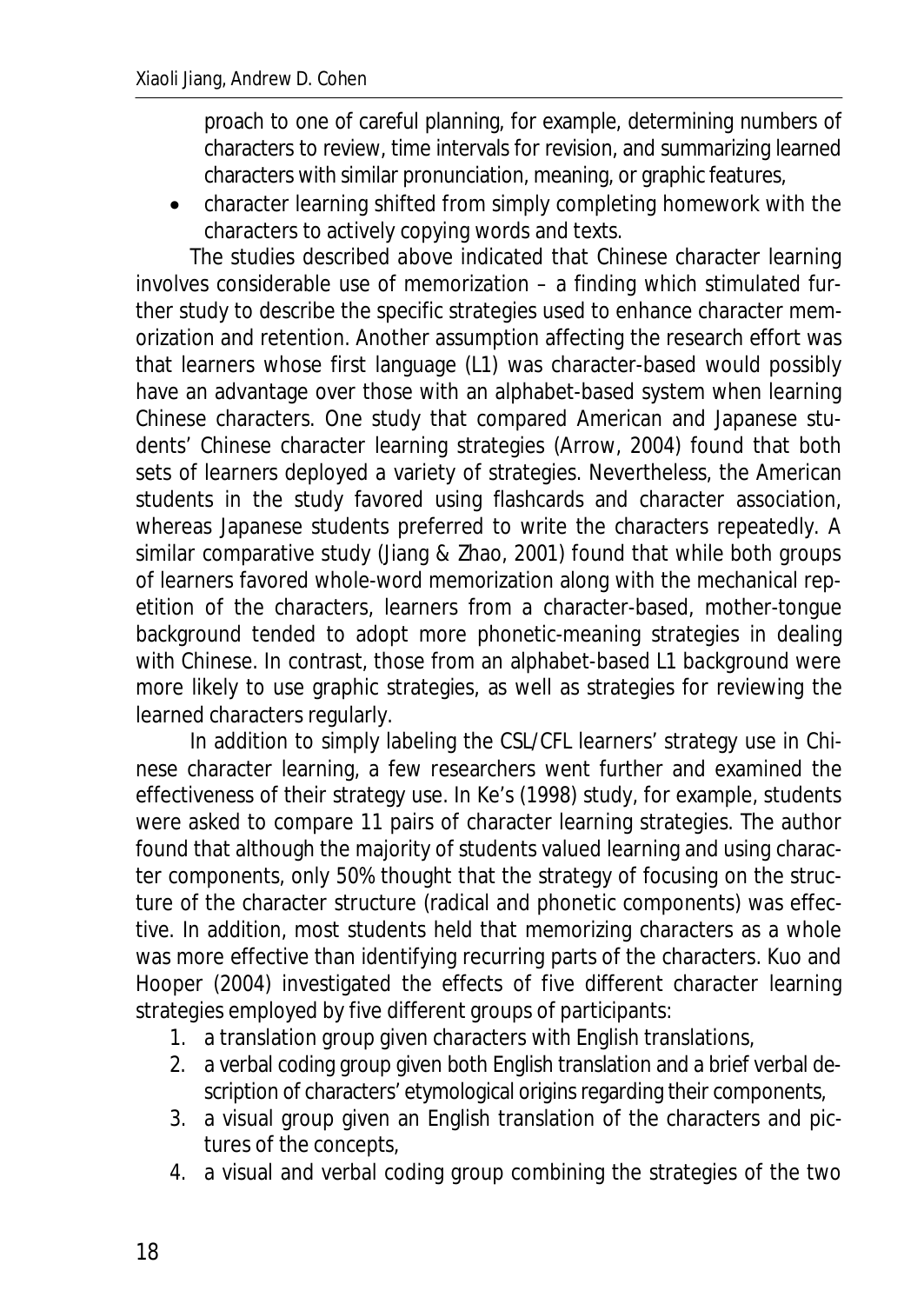previous groups,

5. a self-generated mnemonics group encouraged to create their own memory aids.

The researchers found that students in the self-generated mnemonics treatment group performed better than those in the visual coding, verbal coding, and translation strategy groups. At the same time, those in the visual and verbal coding groups outperformed those in the translation strategies group.

Another study of the effectiveness of strategy use in character learning was carried out by Zhao and Jiang (2002), who investigated the effect of Chinese character learning strategies on 124 nonnative Chinese speaking learners. It was found that Chinese language use, including making use of the learned Chinese characters in conversations or in writing, and summarizing learned characters with similar pronunciation, meaning, or graphic features, appeared to be the most effective. A recent study designed a program of strategy instruction and explored the subsequent effects (Chen, 2011). The study revealed that the students' knowledge of semantic, phonetic, and positional components was potentially important in enhancing their character learning achievement.

**Chinese reading strategy research.** Early interest in CSL/CFL learners' reading strategies focused on strategies for perceiving and processing of text. Since Chinese written text has no natural parsing between words, researchers were curious to find out how learners were able to process a text despite the lack of segmentation into word units. For example, Everson (1986) examined the effects of artificial word-unit spacing by nonnative readers of Chinese at different levels based on the frequency and duration of their eye fixations. It was found that artificial word-unit spacing did not affect CFL beginner readers, but did have an impact on advanced readers. Beginning readers were unable to take advantage of the added word-unit segmentation due to lack of lexical knowledge. Those advanced readers who had developed perceptual strategies for reading a Chinese text without word segmentation actually found this artificial parsing to be somewhat of a hindrance.

Furthermore, it has been found that parsing of word units is less of an issue for CFL readers than their knowledge of vocabulary. The challenge of vocabulary size has informed a number of studies investigating reading strategies used by CFL learners at different proficiency levels. One study dealing with the reading behaviors of 20 advanced and highly advanced CFL learners found that both reader groups used graphophonic, syntactic, and semantic cues to comprehend the text (Sergent, 1990). In addition, as proficiency level increased, the strategy of omitting the unknown parts of the text was seen to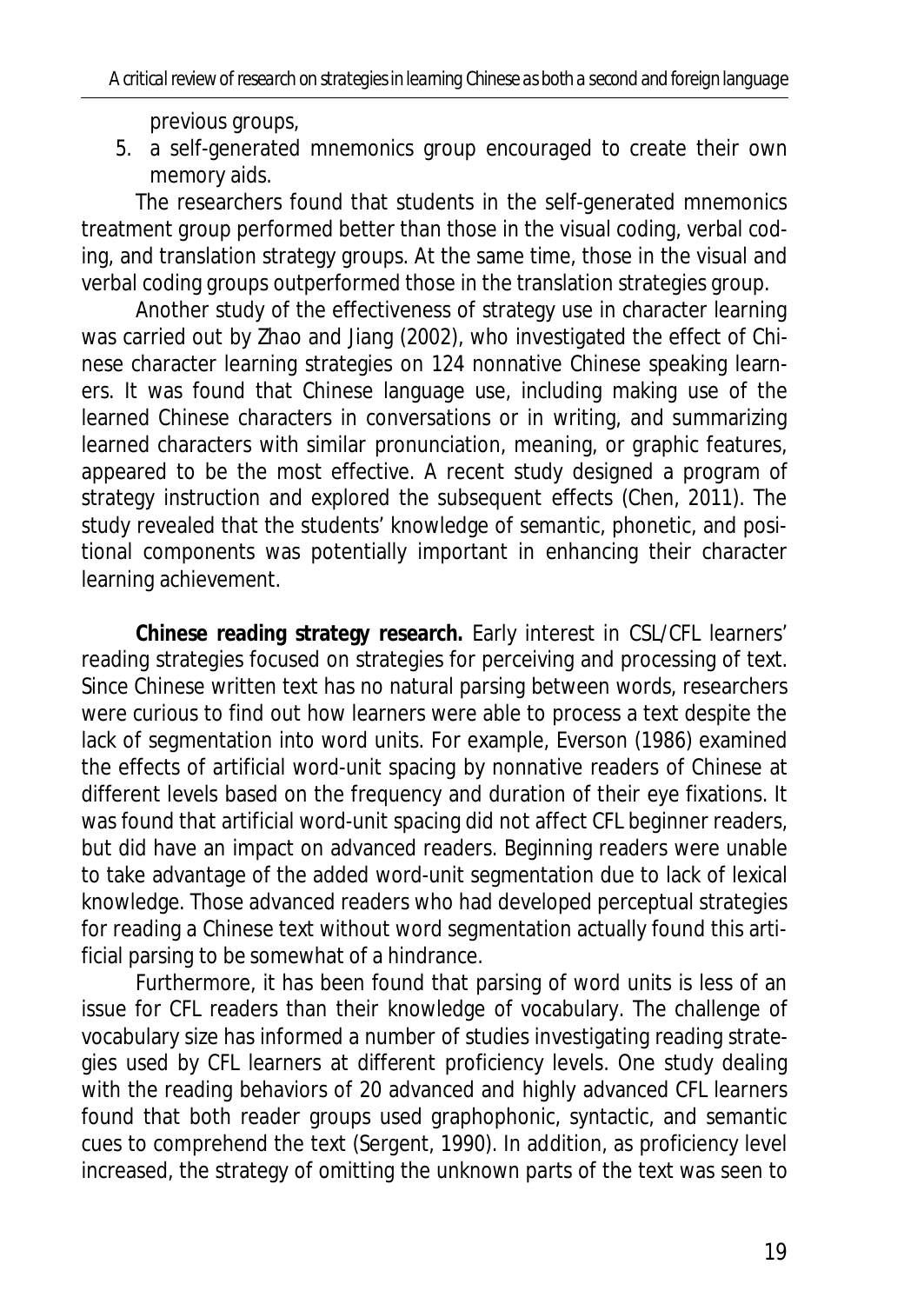decrease and substituting the unknown text with something close in meaning increased. A follow-up study (Li, 1998) confirmed the findings by Sergent (1990) and added the finding that beginner CFL learners also shared similar reading strategies such as using graphophonic, syntactic, and semantic cues to understand the Chinese texts.

A distinctive difference in the reading strategy use of intermediate as compared to advanced CFL readers was revealed through a study using verbal report (Everson & Ke, 1997). In this study, seven English-speaking learners of Chinese were asked to read a short news article silently and to verbalize those thoughts that might reflect their comprehension of the text. Afterwards, they were asked to read the article silently again and then to provide a written recall of the text. The researchers identified the participants' reading strategies through careful analysis of the verbal protocols. Advanced learners were found to use auditory strategies with frequency – for example, reading aloud and under their breath, subvocalization, and focus on pronunciation and remediation of the sounds to assist their reading comprehension. In addition, advanced-level students considered recalling details of the original text a desirable skill and demonstrated their ability to infer the meanings of what were referred to as *multi-characters* through the use of a "character network strategy" (see Table 2). The intermediate-level learners on the other hand were often bothered by unknown characters and uncertain segmentation of word units. Further work comparing students at three levels of CFL reading proficiency in Chinese was conducted by Chang (2010), who also found advanced readers desired to recall everything in writing, which indicated that they were aware of the types of strategies used in order to complete the recall task.

Another type of study focused on the genre of text. Arguing that text genre might influence CFL readers' strategy use, Lee (1998) examined the reading strategies of eight American CFL learners with two different text genres: argumentation and narrative respectively. Two broad strategy categories were found through analyzing participants' think-aloud protocols: unit identification and unit assemblage strategies (see Table 2). The study found participants predominantly used unit identification strategies that helped them solve problems encountered at the vocabulary, orthography, and grammatical levels when they were reading. Moreover, the more efficient readers did not show a significant difference in either reading strategy types or frequency when compared with less efficient readers. A similar finding was also seen in two different text genres. Yet, with their stronger word recognition base and more lexical and syntactic knowledge, more efficient readers demonstrated greater confidence in their decision-making while reading.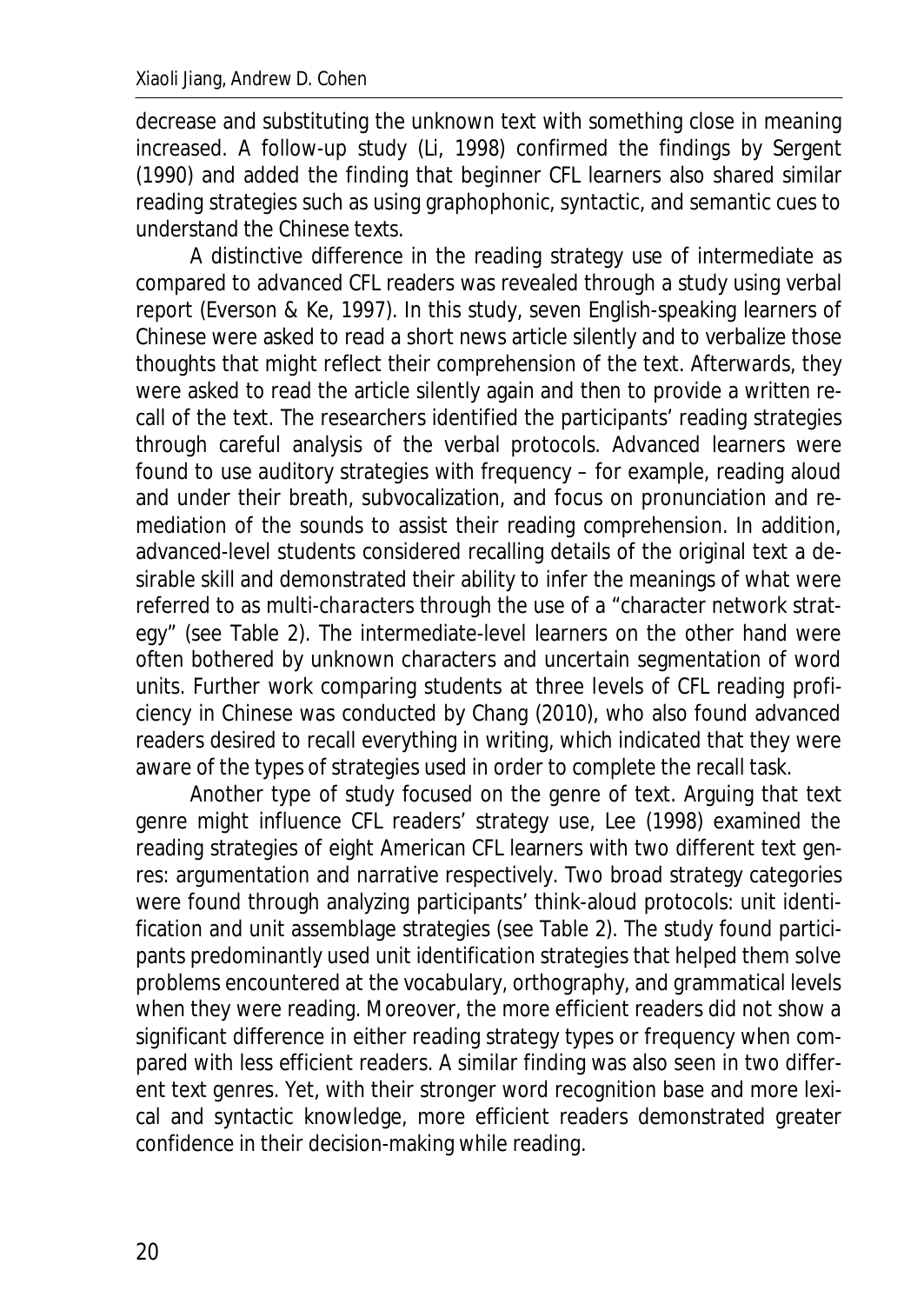Whereas the research reviewed with regard to reading strategies generally involved small numbers of participants, Qian (2006) designed a questionnaire survey of Chinese reading strategies and distributed it to 118 Korean intermediate-level learners in China. She reported her participants' most frequently used strategies to be the following:

- $\bullet$  prediction,
- $\bullet$  use of context.
- $\bullet$  marking the problematic area and skipping,
- $\bullet$  skimming, and
- browsing the text title and pictures to determine the content.

These strategies were in line with findings revealed by Lee's (1998) study of strategies for dealing with text genre.

**Chinese speaking strategy research.** It would appear that Chinese speaking strategy research is rather limited and only found in Chinese publications and concentrated on comparative studies, either comparing students who study in CFL and CSL environments (Lu, 2005; Wu, 2008) or those with different L1 backgrounds (Li, 2007; Na, 2007). In addition, Oxford's *Strategy Inventory for Language Learning*  (SILL) seems to be the instrument of choice for all of these studies.

Using an adapted version of the SILL, for instance, Lu (2005) investigated 24 American exchange students who joined a 4-week summer program, focusing on their speaking strategies both while in the United States and while in China. The study found that participants reported using L1 avoidance strategies, compensation strategies, accuracy strategies, and metacognitive strategies most frequently in the United States. In China, strategizing about fluency by prioritizing the flow of their speaking, using their L1 to express meanings when necessary, and using other meaning-focused strategies apparently increased, whereas accuracy strategies declined. According to learner report, the reason for this increased use of L1 in China was the increasing difficulty encountered when engaging in oral tasks. Similarly, Wu (2008) conducted retrospective interviews with four Italian students who started Chinese language learning in Italy and studied in China for three months as exchange students. He found that in the CFL context (Italy), the students tended to use prepared dialogues to communicate, whereas in the CSL context, they often asked the interlocutor to repeat or explain what they had said, or simply guessed the meaning from context. Wu's conclusion was that in the CSL context these students took advantage of the target-language environment and tried to speak more Chinese.

Also employing an adapted version of the SILL, both Li (2007) and Na (2007) compared Chinese speaking strategy use by students from Asian and Western backgrounds. Li (2007) investigated 84 beginner CSL students' speak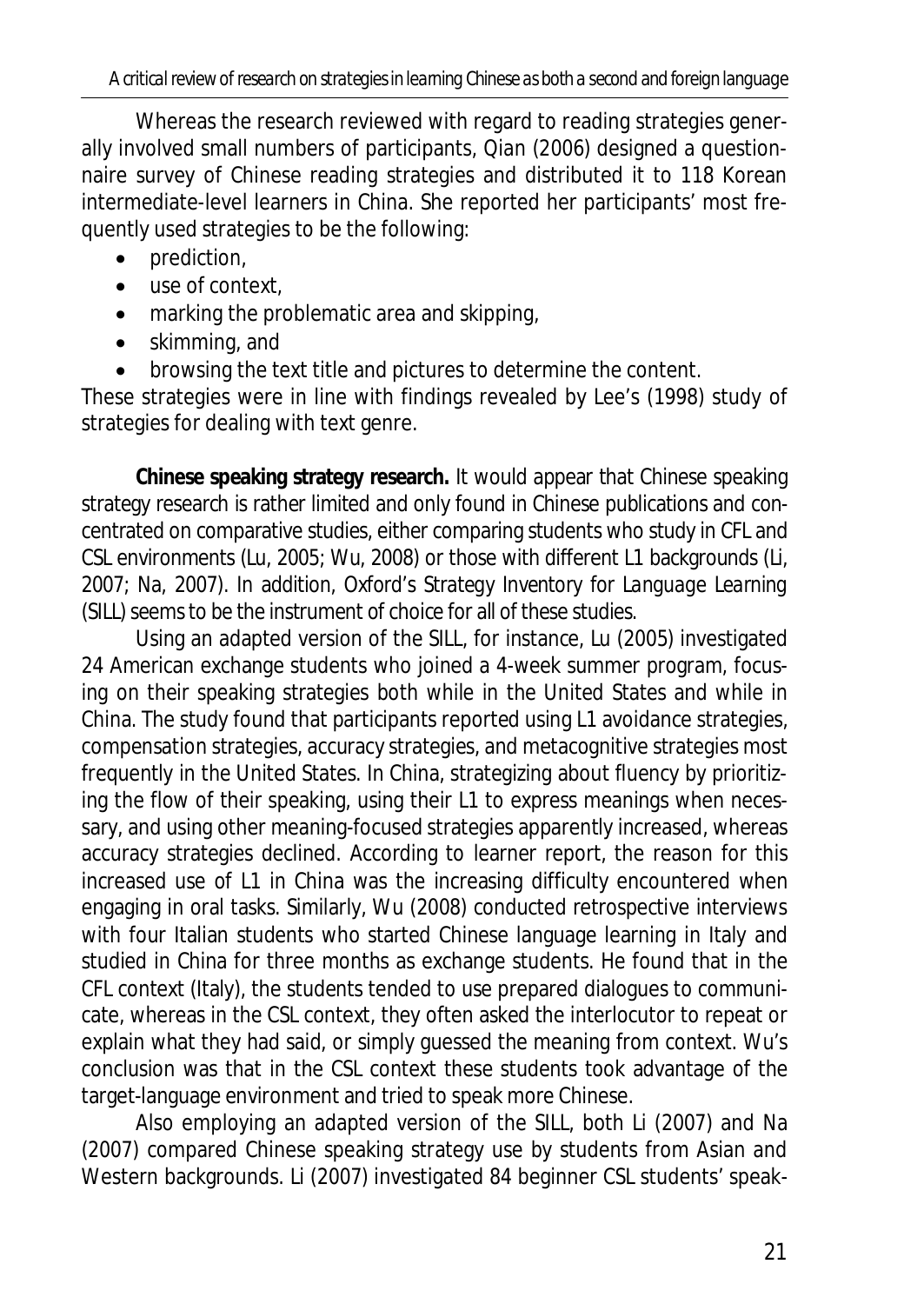ing strategies and found the most frequent strategies to be the social, compensatory, and cognitive strategies. The four strategies that were reported to be the most effective were "trying to notice the oral Chinese errors," "using a dictionary to help understand or speak Chinese," "attending out-of-class events where Chinese is spoken," and "applying grammar to new situations when speaking Chinese." Students from a Western background reported using more cognitive and fewer affective strategies than those from an Asian background. Na (2007) compared speaking strategy use by 106 Korean, American, and European CSL learners, and found that the strategies reported to be used most frequently by all participants were social and metacognitive strategies. Korean students reported using more cognitive and affective strategies but fewer memory strategies than their American and European counterparts.

It is interesting to note that the speaking strategy research has helped to give prominence to interactions between speakers and their interlocutors, and especially to the dynamics involved when learners are at different proficiency levels (Nakatani & Goh, 2007). Given that CSL/CFL research on speaking remains limited to date, it is difficult to make generalizations with regard to the research outcomes. What would be of particular benefit at this point would be more studies that look at the CSL/CFL strategies of learners engaged in taskbased interactions.

**Chinese listening strategy research.** Strategy research on Chinese listening appears to be limited to six MA theses done in China and all using the SILL to explore three areas: (a) the comparison of listening strategies use reported by CFL and CSL learners (H. Zhang, 2007) or description of the strategies of CSL learners at different proficiency levels (Bai, 2007; Di, 2007), (b) the relationship between listening strategy use and listening achievement (L. Zhang, 2007; Zhou, 2004), and (c) listening strategy instruction (Yuan, 2005).

In an investigation of the listening strategies used by Korean CFL learners (in Korea) and CSL learners (in China), H. Zhang (2007) found that the Korean CSL students reported more of all three types of strategies (metacognitive, cognitive, and social/affective) and with greater frequency than participants in the CFL environment. In both environments, social/affective strategies appeared to be reported most frequently and metacognitive strategies least frequently. Data analysis showed that participants in the CSL environment reported a higher frequency of use for strategies such as "deduction," "association," "prediction," and "the use of grammatical knowledge" in listening activities than those in the CFL environment. Two other studies both investigated CSL learners' metacognitive strategy use in listening among various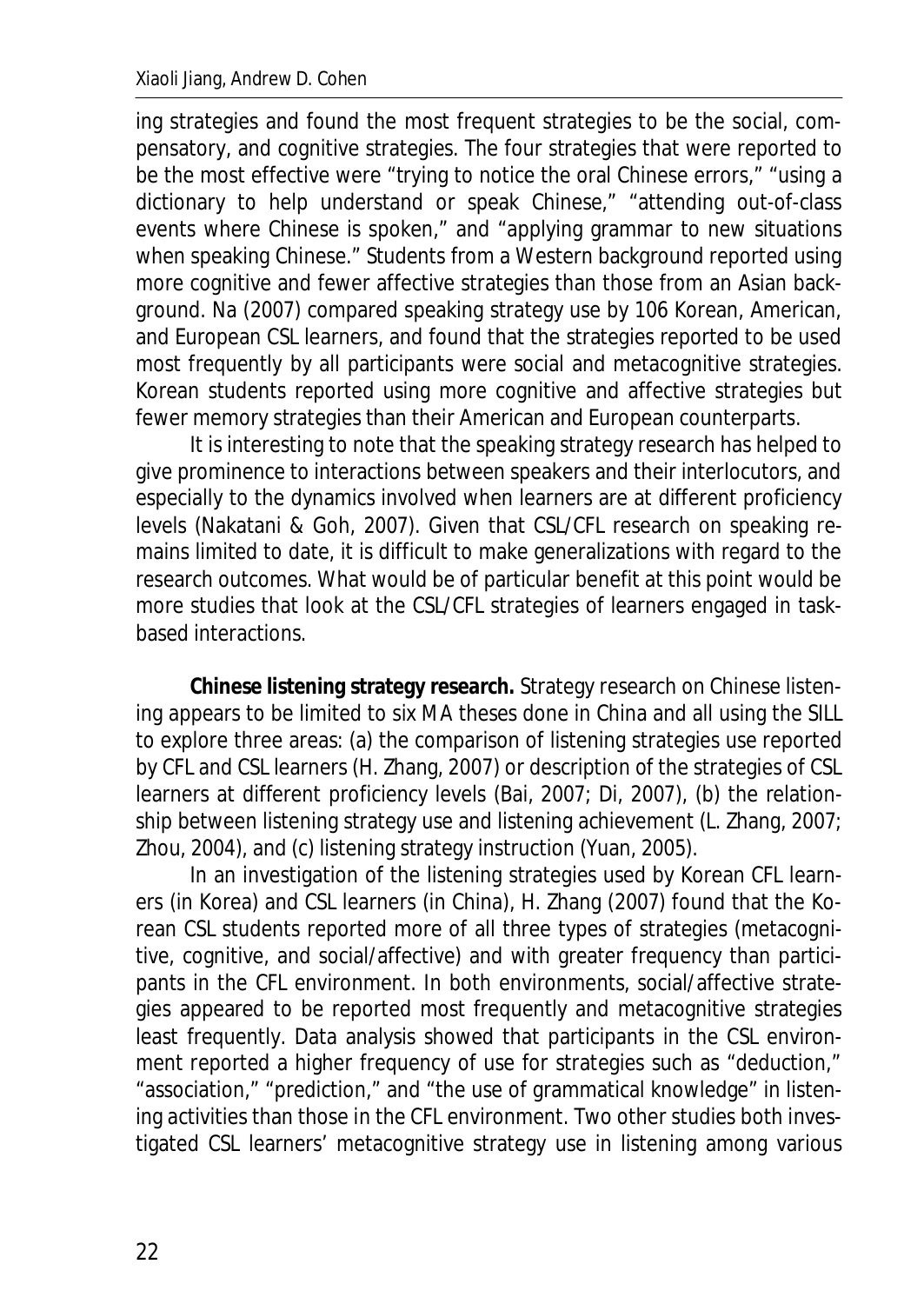levels of CSL students and reported that frequency of metacognitive strategy use correlated positively with learners' proficiency level (Bai, 2007; Di, 2007).

Two of the MA studies examined the relationship between CSL learners' general listening strategy use and listening achievement (L. Zhang, 2007; Zhou, 2004). Both studies used a listening test to determine participants' listening proficiency and grouped them into high achievers and low achievers. In the earlier study, Zhou (2004) found that the Korean students under investigation reported using social/affective strategies most frequently, followed by metacognitive and cognitive strategies. In addition, there was a significant difference in strategy use between high and low achievers: The high achievers reported using more strategies for analyzing grammar in Chinese L2 and the low achievers more L1 strategies (e. g., translating the sentences that were heard into the L1). In the later study by L. Zhang (2007), 69 Japanese CSL students from four Chinese universities were reported to have used more cognitive strategies than social/affective and metacognitive strategies. Moreover, high achievers on the listening test reported using more monitoring, evaluation, prediction, and questioning strategies, whereas low test achievers reported using more strategies for dealing with new vocabulary.

In contrast to the other MA studies, there was one which looked at whether strategy instruction could influence beginner- and intermediate-level CSL learners' listening strategy use (Yuan, 2005). The content for strategy instruction consisted of three types of strategies: basic listening strategies, cognitive strategies, and metacognitive strategies. Instruction relating to these three types of strategies was delivered in a chronological order for a total of three months. After each strategy instruction session, a posttest was administered to evaluate the strategy instruction by comparing results with those in the pretest. The results were reported as favoring the intervention.

While the SILL served as a convenient benchmark for comparing listening strategies across the different studies, the fact that different studies used differing criteria in determining their learners' listening achievement makes it difficult to compare the findings across the studies.

**Individual learner variables relating to LLS.** The role of individual learner variables has been investigated in CSL/CFL strategy research. For example, strategy use has been related to language achievement (Lin & Lü, 2007; Wang et al., 2009), motivation (Shen, 2009), cultural patterns (Zhang, 2008), and to gender, age, and learner's L1 as well (Li, Yao, & Liu, 2011; Xiang, 2010; Yao, 2009).

Various studies have related reported frequency of language strategy use to language achievement measures. For example, Lin and Lü (2007) investigated the relationship between students' strategy use and learning achieve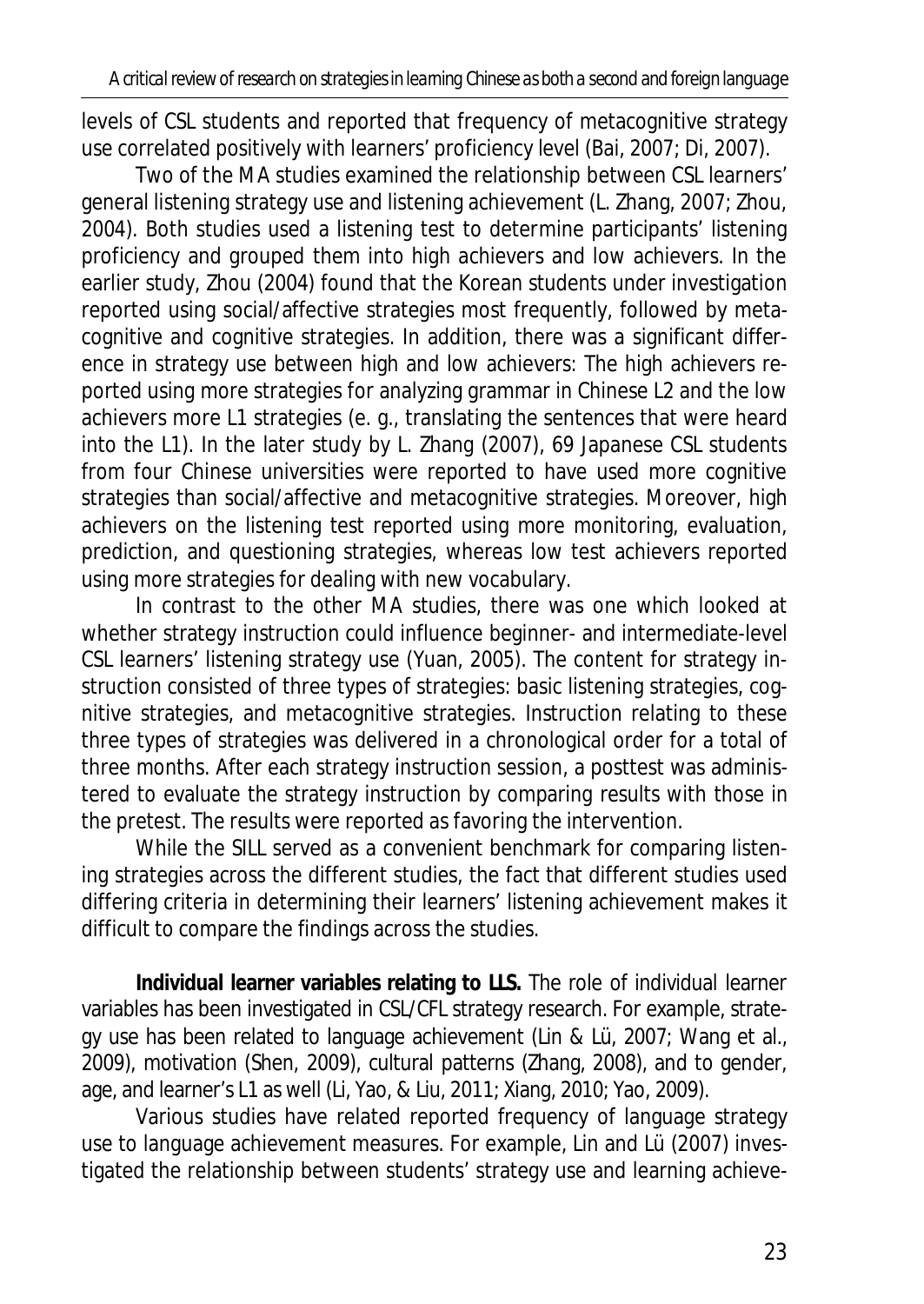ment among 120 Vietnamese students, using Oxford's SILL (1990) and the *Chinese Language Test* (HSK). They reported that participants in their study demonstrated ineffective use of strategies and no obvious correlations were identified between the two variables. There was some indication, however, that those with higher HSK scores also tended to use memory strategies less frequently and to study independently.

Another study looked at the relationship between metacognitive beliefs and strategies on the one hand and language achievement on the other (Wang et al., 2009). The study took as its point of departure Shen's (2005) Chinese character learning strategy questionnaire and added metacognitive beliefs and strategies to the design. The revised survey instrument was administered to 45 English-speaking beginning learners of Chinese. The results of the survey were correlated with students' end-of-term achievement scores in Chinese. The researchers found that students' metacognitive strategies (e.g., setting realistic goals, perseverance at tasks, and monitoring the process) related positively to language achievement. According to Wang et al. (2009), higher frequency of metacognitive strategy use was an indicator that the learners were actively engaged in self-regulated learning behaviors. This interpretation of the findings would be consistent with Lin and Lü's (2007) finding that those learners achieving higher test scores appeared to be more engaged in independent learning.

Since the SILL was constructed largely with the interest of relating perceived strategy use to other individual variables, it is of little wonder that it became a popular tool for CSL/CFL researchers to examine individual variables or clusters of variables relating to learners' strategy use. Shen (2009) integrated motivational items into the SILL and investigated 132 CFL learners at three different proficiency levels. It was found that all participants reported that they tended to use social and metacognitive strategies. As the proficiency level increased, both affective and social strategy use were also higher. In addition, integrative motivation was positively related to affective strategy use, and instrumental motivation was positively related to metacognitive and cognitive strategies, but negatively associated with social strategies.

Another study, also using the SILL but with minor adaptations, was conducted in order to investigate CSL learners' strategy use in relation to a number of individual variables such as gender, age, length of time learning Chinese, proficiency level, and L1 (Li et al., 2011). The researchers administered a survey to 109 CSL students and found female participants reported using more direct strategies and strategies associated with the style preference of fielddependence than male participants. They also found that 20-to-30-year-old students (as opposed to those younger than 20 or older than 30) and lowerlevel students reported using more memory and social strategies. In addition,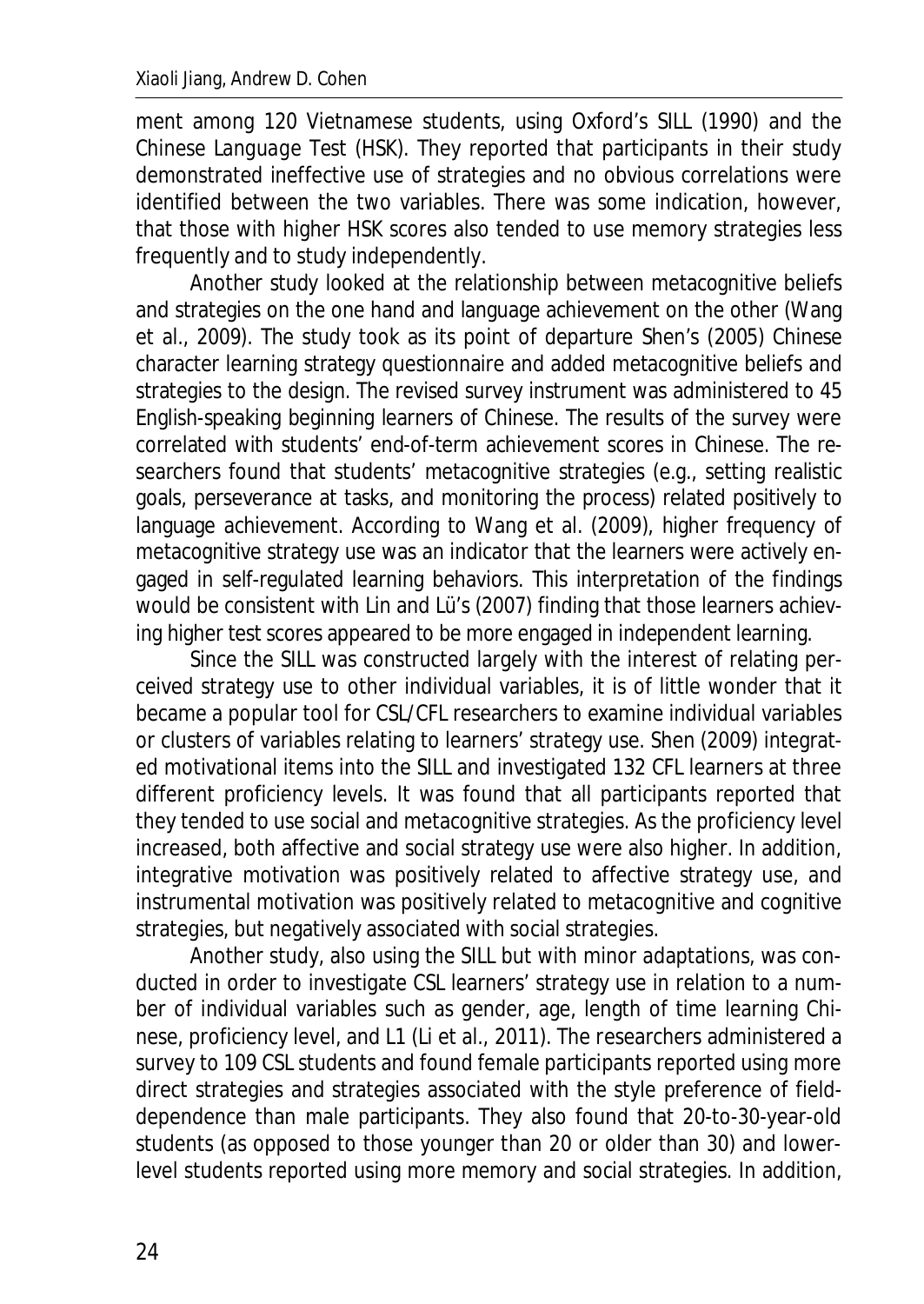participants from different L1 backgrounds showed differences in reported use of metacognitive strategies and social strategies. Those studying Chinese for less than a year reported a tendency to use more indirect strategies. Another study found that Korean students' age, gender, length of time learning Chinese, and personality were all related to strategy use (Xiang, 2010). For instance, being between 18 and 30 years of age, being female, and being a student of Chinese for less than 2 years were all variables found to relate to greater communication strategy use. Nevertheless, no significant difference in strategy use in terms of gender difference was reported by Sung (2009).

## **Research Methods Used**

# **Questionnaire Survey**

A questionnaire survey appears to be the prevailing instrument used in CSL/CFL strategy research. As noted in this review, there have been two approaches to conducting a survey: to use an established, existing questionnaire, such as Oxford's (1990) SILL (Chen, 2008; Gao, 2009; Jiang, 2000; Li, 2007; Lin & Lü, 2007; Lu, 2005; Na, 2007; Tao, 2002; Wang, 2006; Wu & Chen, 2006; H. Zhang, 2007;) or Gu and Johnson's (1996) strategy inventory for vocabulary learning (Yan, 2007); or to use a self-designed questionnaire appropriated for the specific research focus (Jiang & Zhao, 2001; Shen, 2005; Yin, 2003).

As a well-known structured, general strategy questionnaire, the SILL was actually constructed in the 1980s, and set out to cover what were then seen as six broad types of strategies: metacognitive, cognitive, memory, compensation, affective, and social. Although the SILL is in many ways out of date and even out of sync with current thinking (e.g., Oxford stopped referring to memory strategies and compensation strategies 20 years ago), the measure has been widely used in CSL/CFL research, either directly or with modifications. Most studies have used the original 80-item version, with the intention of gaining an overall picture of CSL/CFL learners' strategy use. For example, Jiang (2000) simply translated that version into Chinese and made minor changes about wording for some statements to avoid misunderstanding. In her study, Chen (2008) administered the 50-item version. Alternatively, some studies have adapted the SILL to investigate specific language skills such as Chinese listening (Bai, 2007; Di, 2007; H. Zhang, 2007; Zhou, 2004) and speaking (Lu, 2005; Na, 2007). Similarly, Yan (2004) found Gu and Johnson's (1996) strategy inventory for vocabulary learning to be particularly relevant to her study, but also felt the need to delete or edit some items that were inappropriate for Chinese vocabulary strategy research.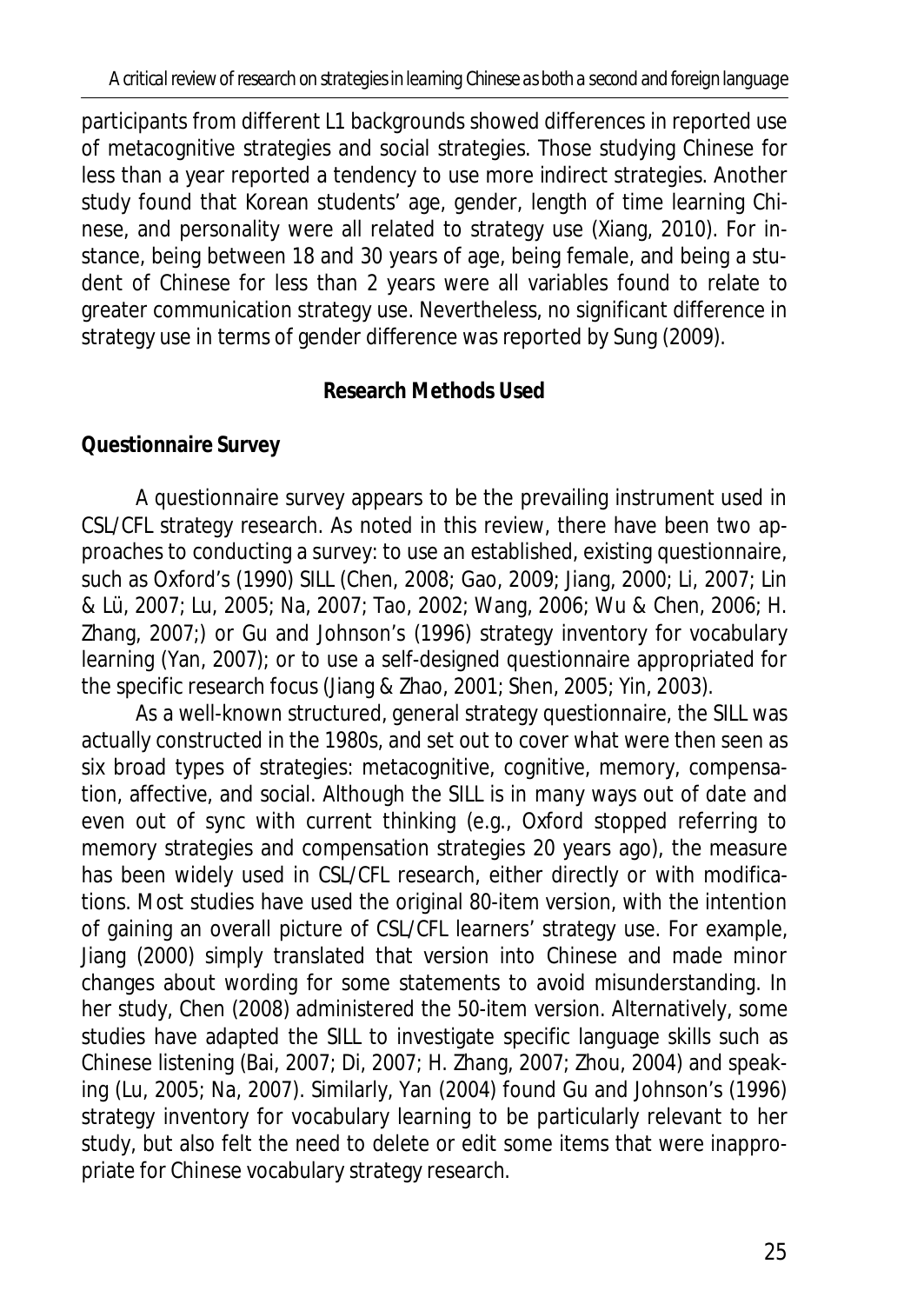As to the second approach to strategy questionnaires, a small number of researchers have developed their own questionnaire instrument (Jiang & Zhao, 2001; Shen, 2005; Yin, 2003). Jiang and Zhao (2001) designed a Chinese character learning strategy inventory, based on classroom observation, interviews with beginner CSL students and course instructors, existing literature on language learning strategy research instruments such as the SILL, and findings from research on Chinese characters (Ke, 1998; McGinnis, 1995). The inventory had two broad categories: cognitive strategies (e.g., using strokes, making phonetic-meaning connections, graphics strategies, summarizing strategies, revision strategies, and strategies for using the learned characters in writing and as an aid to speaking correctly<sup>5</sup>), and metacognitive strategies (planning and monitoring). According to the authors, this was the first quantitative inventory of strategies for Chinese character learning.

Another study of CFL learners' Chinese character learning strategies was conducted by Shen (2005). She first used a 12-item, open-ended questionnaire survey to identify the character learning strategies that students reported using on a daily basis. Then, based on the 176 responses that she obtained, she constructed a structured, 59-item questionnaire survey that was intended to parallel the regular character learning process and included:

- guestions about strategies for dealing with the introduction of new characters,
- questions about strategies for enhancing understanding, and
- questions about strategies for memorizing, practicing, and reviewing characters.

It has been observed that Chinese character learning is the biggest challenge for beginning CFL learners because it involves considerable memorization (Yin, 2003). A questionnaire survey was constructed by Yin (2003), focusing on the three elements involved, namely, sound, shape, and meaning.

So, along with the major penchant among researchers to use the SILL (either original or adapted) as the preferred instrument for obtaining a general profile of CSL/CFL students' LLSs, there has also been some tendency, albeit limited, to design inventories, especially with regard to the focus on Chinese character learning strategies.

# **Verbal Report**

Verbal report has been used extensively in Chinese reading strategy research (Everson & Ke, 1997; Lee-Caroline, 1998; Li, 1998; Thompson, 2008). In

 5 For example, students learn ᮏ (*ben*) as a quantifier for 'books' and use it both in writing and for proper oral communication as well.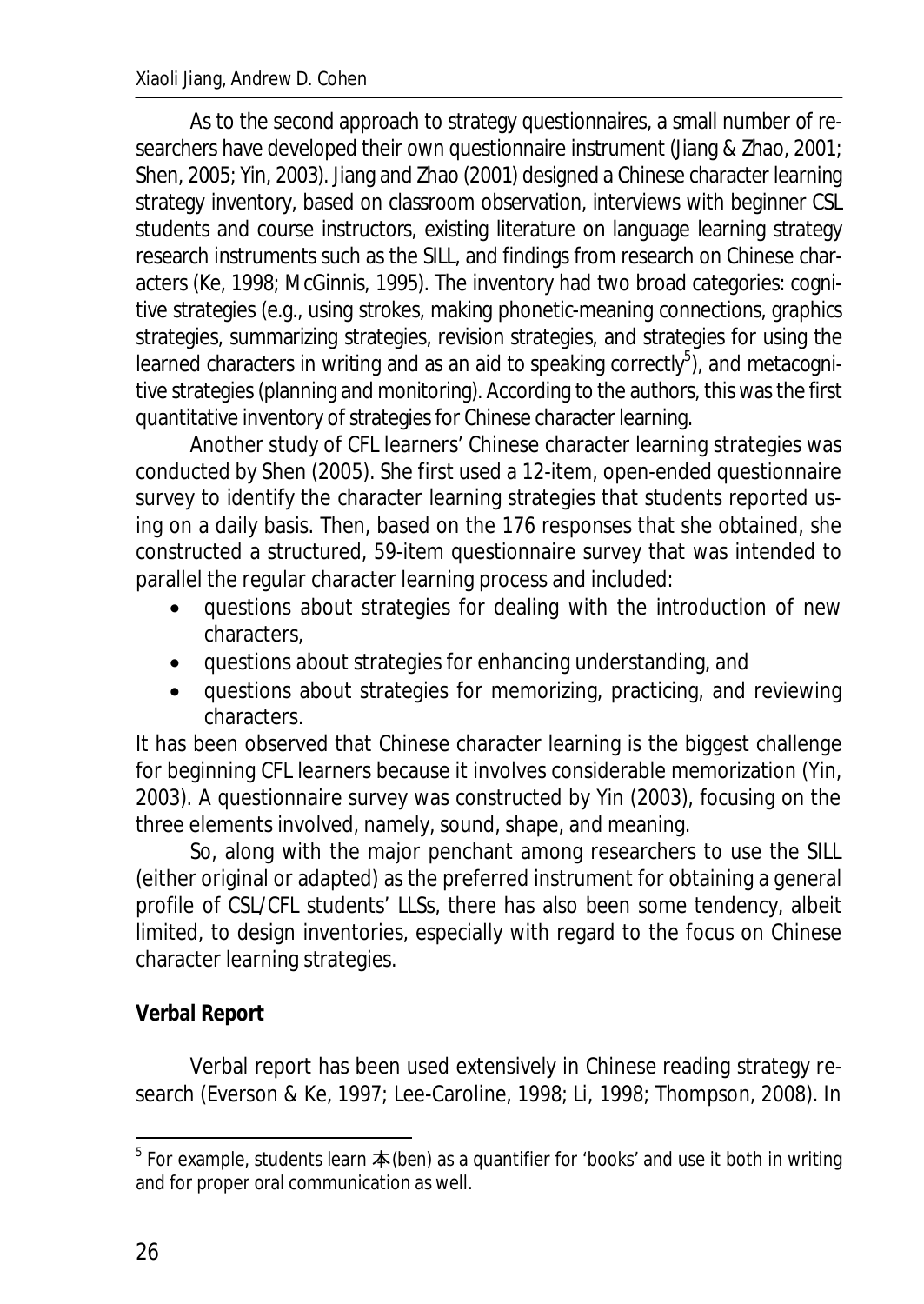Everson and Ke's (1997) study, students were asked to read silently a short news article at their proficiency level. Then they were asked to provide verbal report about the strategies that they used to comprehend the article. Their verbal report data were tape-recorded and analyzed by the two researchers. Another study of CFL strategies provided subjects with an orientation to verbal report before the data were collected (Lee-Caroline, 1998). Then, in the process of providing verbal report, participants were free to stop for a break when necessary and use a dictionary whenever they wanted. The researcher herself operated the video camera and took observational notes. If participants remained silent for up to 30 seconds, she would prompt them with questions such as "*What are you thinking?*" If participants did not verbalize much during the verbal report activity, the researcher would, at the end of a paragraph, ask questions such as "What else did you think?" Occasionally other questions were asked at the end of a paragraph or when participants were verbalizing their thoughts, in order to elicit more information (e.g., "*How did you guess that?*" or "*Where did you learn this?*").

Another study used verbal report in a reading and retelling activity in order to identify participants' CFL reading strategies and their reading difficulties (Thompson, 2008). The study included substantial orientation to subjects regarding how to provide the verbal report data. The orientation included instruction, demonstration, and practice before the collection of the data, similar to the procedure in the Lee-Caroline (1998) study. In contrast to the other verbal report studies, Li (1998) asked her participants to read aloud and to provide verbal report at four different times, with an interval of 7-10 days between sessions. As in the other studies, Li (1998) held an orientation session before the actual verbal report activity and also allowed participants to use a dictionary or a vocabulary list during their verbal report session. The researcher noted that the subjects' familiarity with verbal report procedures enhanced the validity of this research method.

While in all cases, verbal report sessions were audio/video taperecorded and analyzed, the report of findings from the verbal report data differed from study to study. For example, in the Everson and Ke (1997) study, after the verbal report protocols were transcribed, two researchers worked independently to identify the reading strategies in the data, and then discussed their findings in order to reach agreement. Following a similar procedure, Lee-Thompson (2008) referred to existing literature on reading strategies to inform the elicitation of reading strategy schemes and categorization. Lee-Caroline's (1998) data analysis was more elaborately documented, with provision, for example, for the transcription procedure. After transcribing the protocols, she replayed the video-tapes, checking participants' actions such as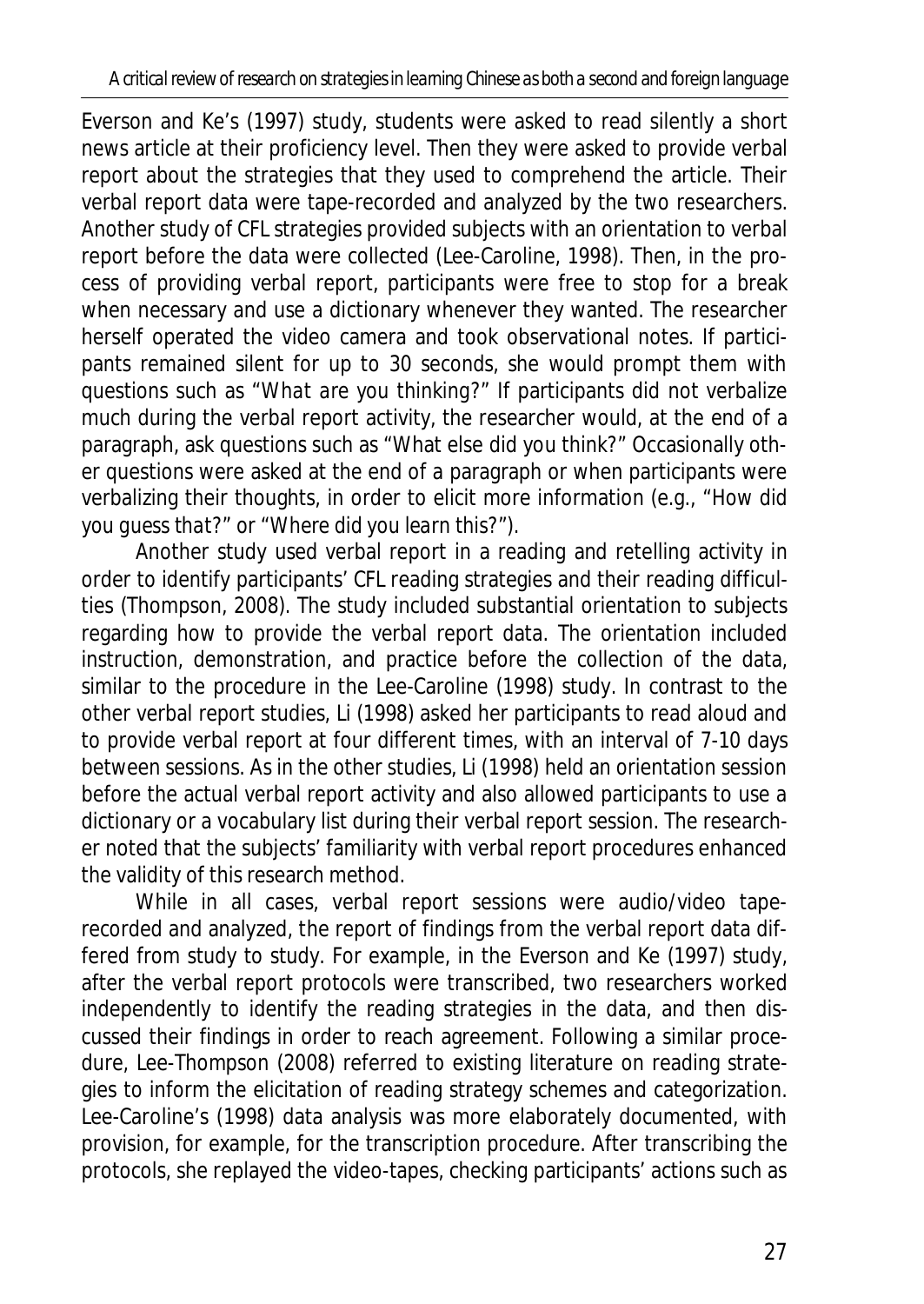consulting a dictionary. Afterwards, the transcription was further examined by another colleague. Unlike the other researchers, Li (1998) used miscue analysis to analyze the participants' reading strategy use in the verbal report protocols. The data were also analyzed by a colleague to enhance reliability.

### **Case Studies**

The case study approach was believed to be effective in documenting individual CSL/CFL strategy use from a developmental perspective and therefore was used by some researchers (Arrow, 2004; Ma, 2007; Wu, 2008). For example, to gain richer and deeper information on participants' unique experiences in the use of strategies for learning Chinese characters, the case study approach was adopted in Arrow's (2004) research. Descriptive data were gathered through interviews, participants' study blogs, and the researchers' own observations. Interviews were utilized to gather information on participants' Chinese language learning experiences, their perceived difficulties in the four main language skills, and their reported strategies use in character learning. Students were asked to maintain a study blog for a 4-week period. Participants were asked to record in writing their reactions, feelings, and thoughts about new characters, as well as to record the strategies that they used in Chinese character learning. In addition, the researcher observed the learners' behavioral responses when new characters were introduced or when they were asked to do tasks involving Chinese characters.

In another case study focusing on Chinese character learning strategies, Ma (2007) examined one particular learner's Chinese character learning experience. Data were collected using the learner's notebook, the subject's character exercise book over 9 months, a Chinese character test, and the use of a Chinese character learning inventory designed by Jiang and Zhao (2001). All written characters in a participant's repertoire were carefully examined to identify character learning patterns, and the ratio of errors occurring per thousand characters in these written characters was considered as a criterion for determining the participant's stage of development. Moreover, a character test involving recognition and naming was administered. The recognition part was based on the material learned in the subject's textbook and on performance in recognizing 15 new words which contained previously-learned character information. In addition, the subjects responded to the Chinese character learning inventory mentioned above. From the researcher's perspective, the vocabulary test and the questionnaire survey were to further verify the findings based on analyzing the written characters appearing in the students' notebook.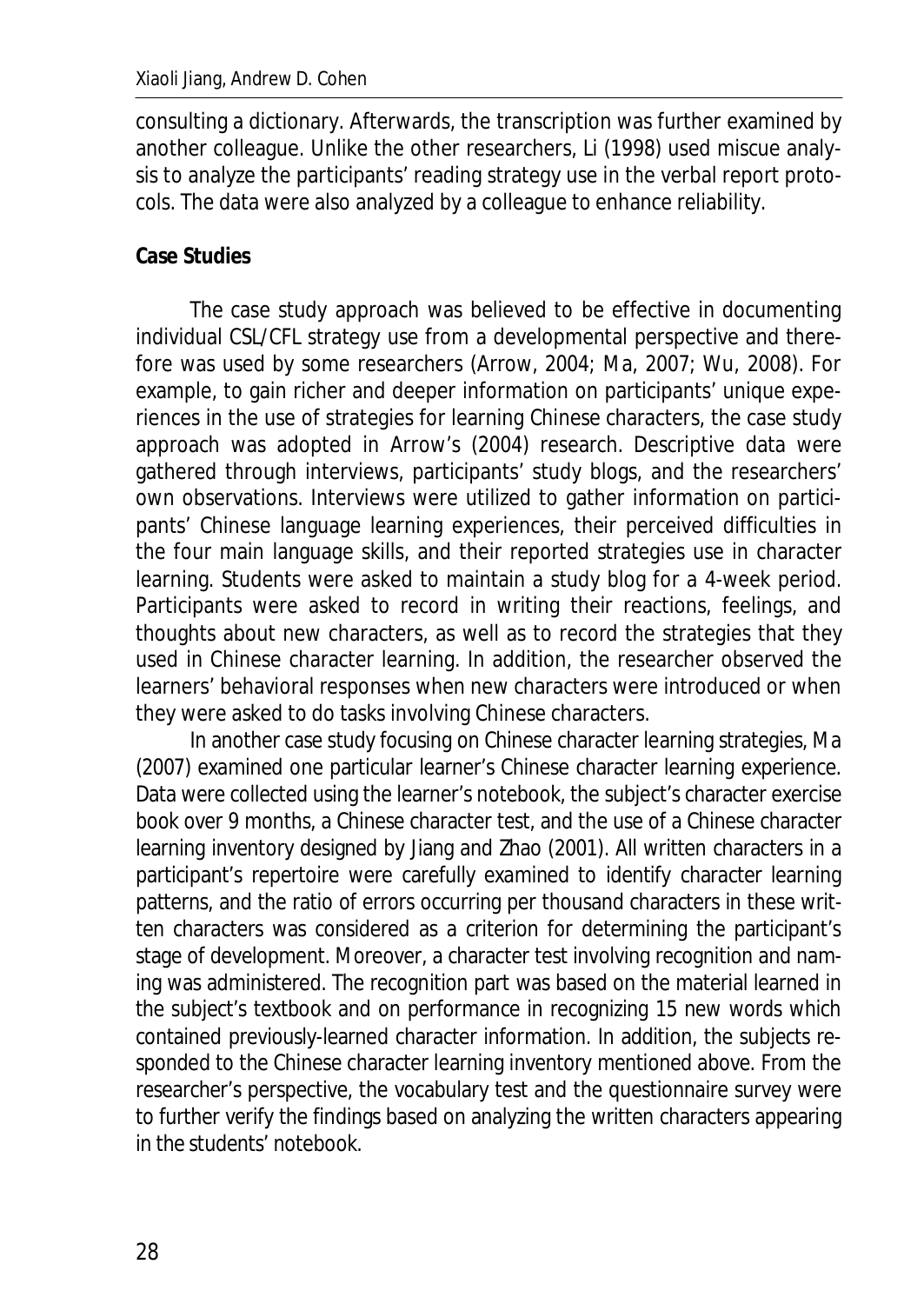Another approach to case study work involved the investigation of Italian students' CSL speaking strategies. Drawing from the results of a questionnaire survey administered to 46 Italian students who joined a 3-month exchange program in China, Wu (2008) focused on four successful learners and used classroom observation, homework, analysis of test data, and interviews as the source for the LLS data. The researcher noted that all interviews were conducted by two interviewers, with one questioning while the other took notes and made observations.

# **Experiments**

Experimental research was employed by some researchers (Shen, 2010; Yuan, 2005) to examine the effect of a treatment on students' strategy use. In order to explore vocabulary learning strategies, Shen (2010) designed two treatments, the first involving the use of verbal strategies alone, and the second involving the use of both verbal and imagery strategies. In addition, the first treatment involved the use of concrete words and the second the use of abstract words. After each experiment, students took two vocabulary tests, one immediately after the instruction, the other administered one day later. The first test required students to choose the correct shape of a word (in a set of three similar-looking words) for which an English definition was given. The second test required the students to write out the pinyin and English meanings for a given Chinese word.

Another, earlier example of experimental research with LLSs was the design of a study to determine the impact of strategy instruction on CSL students at two proficiency levels: beginning and intermediate (Yuan, 2005). The researcher incorporated three levels of listening strategy instruction into the treatment: basic listening instruction, cognitive strategy instruction, and metacognitive strategy instruction. Basic listening instruction consisted of identification of pronunciation and tones, as well as a grammatical components analysis. Cognitive strategy instruction included guessing, selective attention, and summarizing strategies. Metacognitive strategy instruction involved evaluation and planning. Each strategy instruction session lasted for 50-60 minutes, during which time the intended strategies were demonstrated by the instructor, practiced by the participants, and used in new tasks by the participants. When each stage of strategy instruction was finished, a test designed for that stage of the treatment was administered. Participants were asked not only to answer the test items, but also to describe the strategies that they had used in order to answer the test items.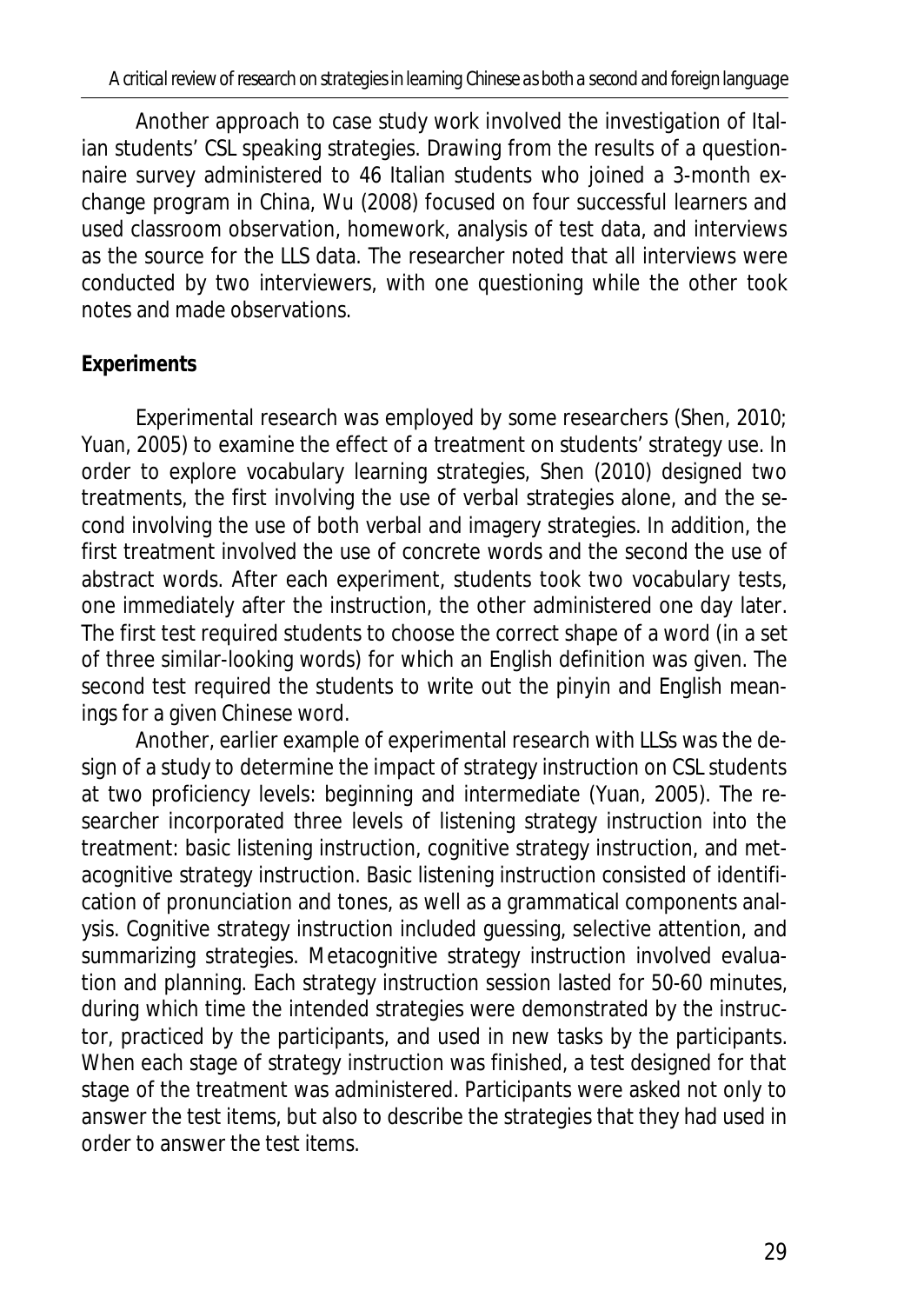In closing this section, we note that interviews and classroom observation were used as supporting methods in a number of the CSL/CFL strategy studies. Typically, interviews were combined with questionnaire surveys (e.g., Cao, 2010) to clarify and/or elaborate answers to the surveys. Alternatively, interviews were used to inform questionnaire design (e.g., Li, 2004). At times, classroom observation was used (e.g., Li, 1998) to document both teaching and learning activities in order to enhance the researchers' understanding of participants' strategy use. Overall, while different research methods were used in CSL/CFL strategy research, emphasis was given to questionnaire surveys. Although some efforts were made to use verbal report, case studies, and quasiexperimental interventions, there appears to be considerable room to include more of these approaches in future CSL/CFL research.

## **Issues with CSL/CFL Strategy Research**

**Lack of Research on Chinese Language Learning** 

In general, strategy research in CSL/CFL is still in its infancy and only rarely do such studies undergo rigorous scrutiny. Clear roots in the LLS literature can be seen, especially with regard to the following:

- the somewhat simplistic classification into cognitive, metacognitive, social, and affective strategy distinctions (Cohen, 1998, 2011; O'Malley & Chamot, 1990; Oxford, 1990, 2011; Wenden, 1987);
- $\bullet$  the correlation of strategy use with learner characteristics (Green & Oxford, 1995);
- the correlation of strategy use with cultural background and strategy use (Oxford & Nyikos, 1989);
- $\bullet$  the correlation of strategy use with language proficiency and language achievement (Hsiao & Oxford, 2002);
- x determination as to the effectiveness of strategy instruction (Ellis & Sinclair, 1989; Wenden, 1991, 1999).

Although CSL/CFL strategy research dealing with the above issues has revealed useful findings, nonetheless the majority of the studies seem to rehash the same kinds of findings, rather than yielding new insights into the field. Taking listening strategies in LLS research as an example, prominence is given to the elicitation of listening strategies using think-aloud protocols, the identification of relationships between strategy use and other variables such as successful listening comprehension and group differences, the examination of how prior knowledge can influence listeners' strategy use, and the effects of strategy instruction (Macaro, Graham, & Vanderplank, 2007). Furthermore, descriptions of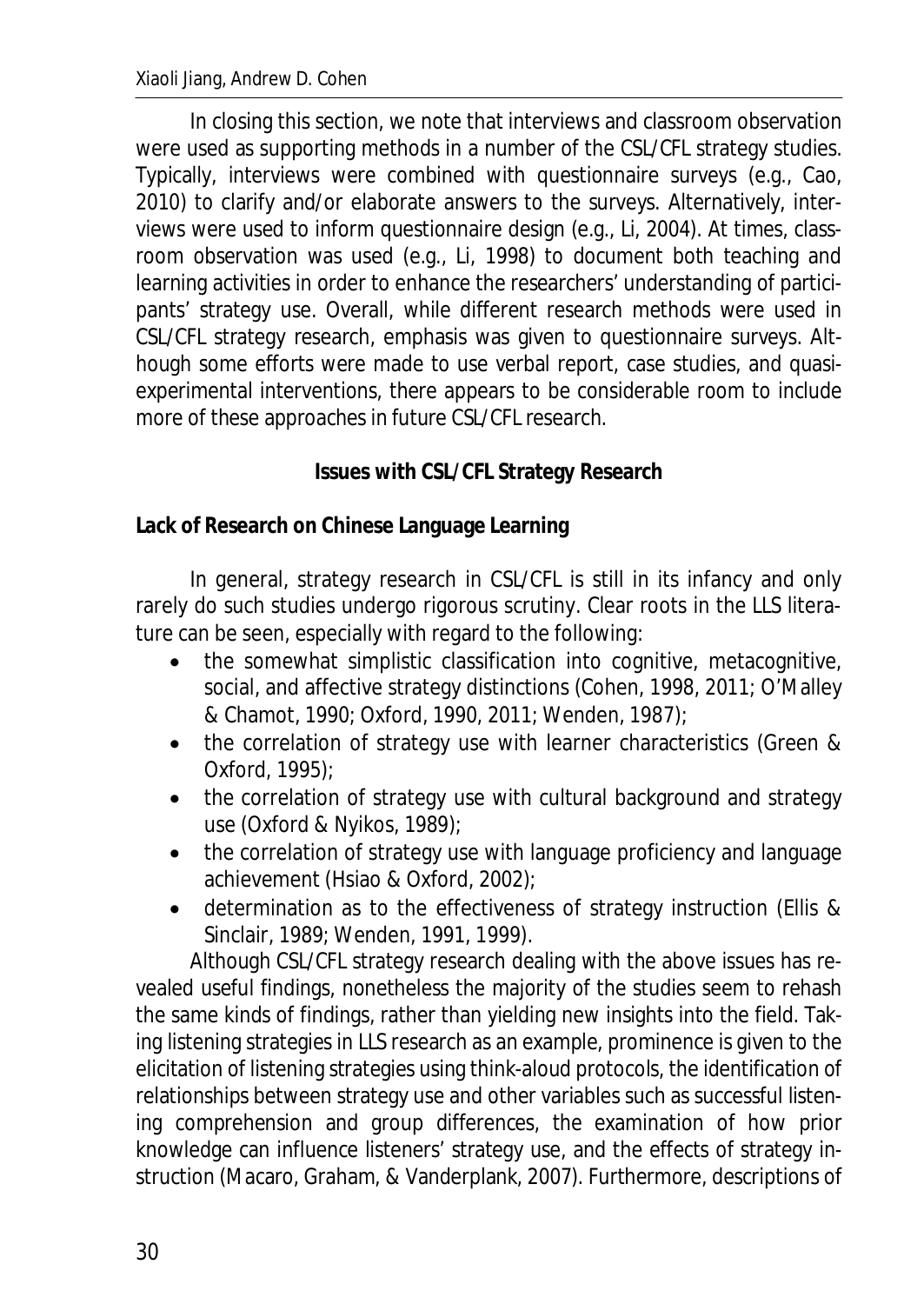listening strategies tend to be based on "the role they play to facilitate listening comprehension and overall listening development" rather than the common notion of cognitive and metacognitive categorization (Vandergrift & Goh, 2012, p. 90). Nonetheless, research in CSL/CSL still tends to be focused almost exclusively on reporting students' use of research categories or confirming students' strategy use in relation to learner proficiency.

It is worth noting, however, three studies that significantly contributed to CSL/CFL strategy research. Everson and Ke's (1997) proposal of adding an orthographic dimension to Bernhardt's constructivist model (1991) of the reading process has shed light on difficulties in segmenting word units as encountered by CSL/CFL learners when reading Chinese text. Similarly, both Jiang and Zhao (2001) and Shen (2005) developed comprehensive descriptions of Chinese character learning strategies, which paved the way for further research. Nevertheless, how CSL/CFL learners deal with orthographic problems in reading has not been examined. In addition, it would be helpful in future studies to determine the reliability and validity of the two current Chinese character learning strategy inventories.

Although CSL/CFL might share some features with other second/foreign language learning, some of the key features of the Chinese language distinctively differ from other languages. To name but a few, there are the following:

- $\bullet$  the convergence of graphics, phonetics, and meaning within one character;
- $\bullet$  the complex relationships between stroke, radical, and character;
- the variation in pitch and tones, with slight differences resulting in a change of meaning; and
- $\bullet$  the lack of natural parsing between words in written text.

Existing research has just begun systematic examination of the difficulties that CSL/CFL learners encounter and the language strategies that they use in an effort to deal with these difficulties. The claim that Chinese character learning is the most difficult problem that CSL/CFL learners encounter is more an assumption voiced by researchers in the field than a reality validated by empirical study of the learners themselves.

**CSL/CFL Strategy Research Lagging Behind General Developments in LLSs** 

While CSL/CFL strategy research is seen as an outgrowth of LLS, it lags behind in the field of LLS because it is not well-informed about the latest theoretical developments in LLSs. For example, CSL/CFL strategy researchers have adopted certain features of the LLS theories from the 1980s and early 1990s without checking to determine whether they reflect current thinking. Ever since the early strategy research in the 1970s that started with the good lan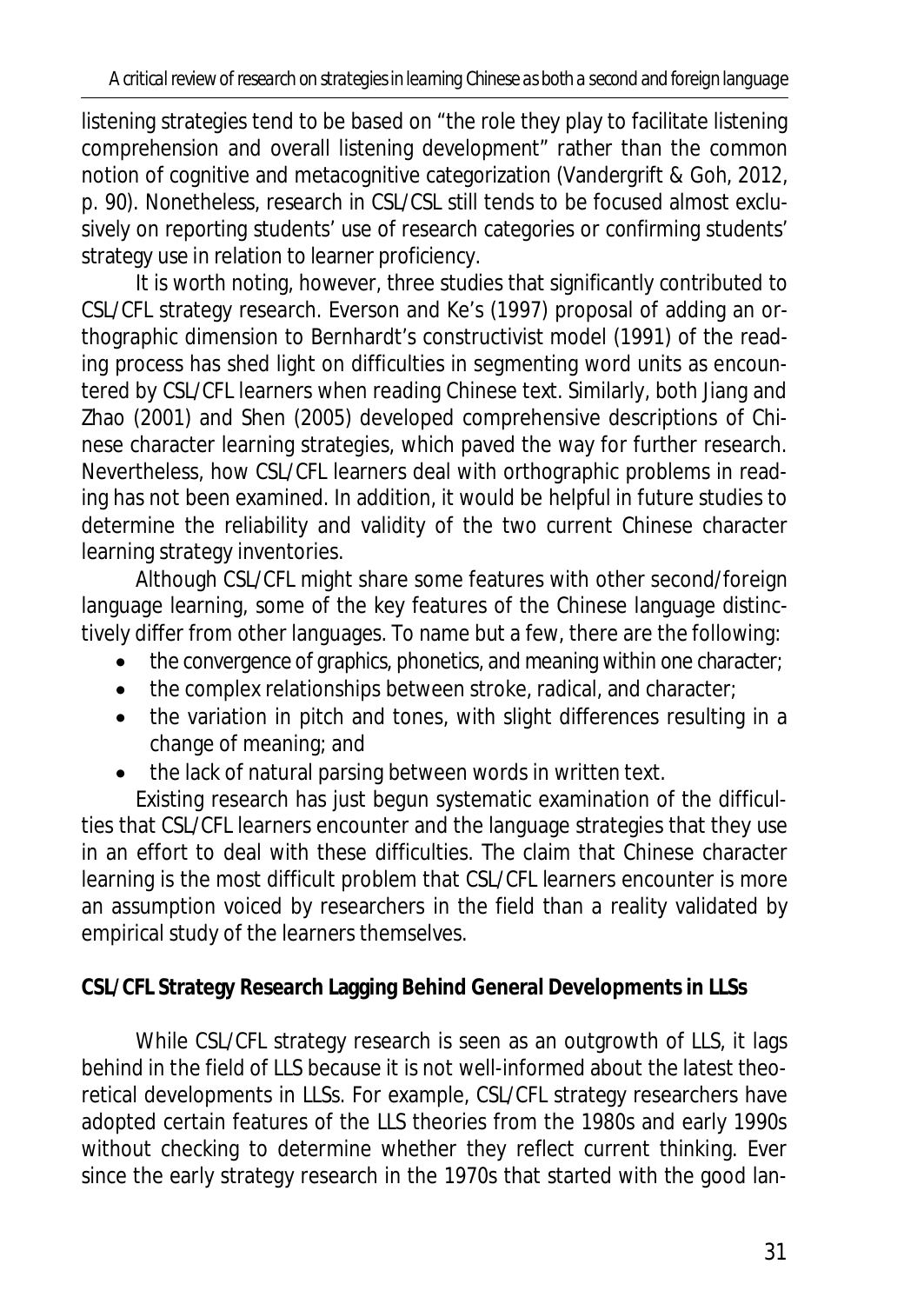guage learner studies (Naiman, Fröhlich, Stern, & Todesco, 1978; Rubin, 1975; Stern, 1975), research has passed through three stages based on understandings of the term *strategy*: strategies as a universal tool for all language learners (1970s), strategies as diversified and individualized (1990s), and strategies as situated in certain language learning contexts (2000s). In a comprehensive review of LLSs, Grenfell and Macaro (2007, p. 27) concluded that there are three major developments in the field: (a) the focus on "specific examples of strategic behavior in the context of specific tasks and skills," (b) a shift from the "quantity" of strategy types to the "quality" of strategy use, and (c) careful disentanglement of independent variables such as "stage of learning" and "time of beginning learning" before correlating strategy use and achievement. Relating these developments to CSL/CFL strategy research, it would appear that most of the studies of learners of Chinese do not reflect the distinctions being made in more recent strategy research in the world.

Except for a few studies (Everson & Ke, 1997; Lee, 1998; Thompson, 2008) that have attempted to reveal and explain participants' strategy use in actual reading tasks, most of the studies have still been focused primarily on descriptions of the frequency of CSL/CFL learners' strategy use in particular language skill areas or general Chinese language learning. Attention is yet to be given to the most recent advancements in LLSs. For example, more recent LLS volumes (e.g., Cohen, 2011; Cohen & Macaro, 2007; Oxford, 2011) have not only summarized LLS from different perspectives over the past four decades, but have also proposed new directions. Excluding these works disadvantages CSL/CFL strategy research in its own development.

Second, lack of familiarity with existing issues in the LLS field has obviated the possibility for CSL/CFL strategy researchers of advancing their research to a higher standard. In general, CSL/CFL strategy research has not paid heed to the criticisms about following certain research assumptions. For example, "the more types of strategy use the better" claim has already been rejected in LLS, which instead has appeared as an interpretation of research findings in CSL/CFL research (e.g., L. Zhang, 2007). At the same time, the ongoing debate about unresolved issues such as definitions of the term *strategy*, the accessibility of the construct, and the sophisticated deployment of strategies by successful learners, has not seemed to be of concern to CSL/CFL strategy researchers. Thus, CSL/CFL strategy research still has a way to go in order to advance the field. Current issues of debate in LLSs can serve to provide directions for future research.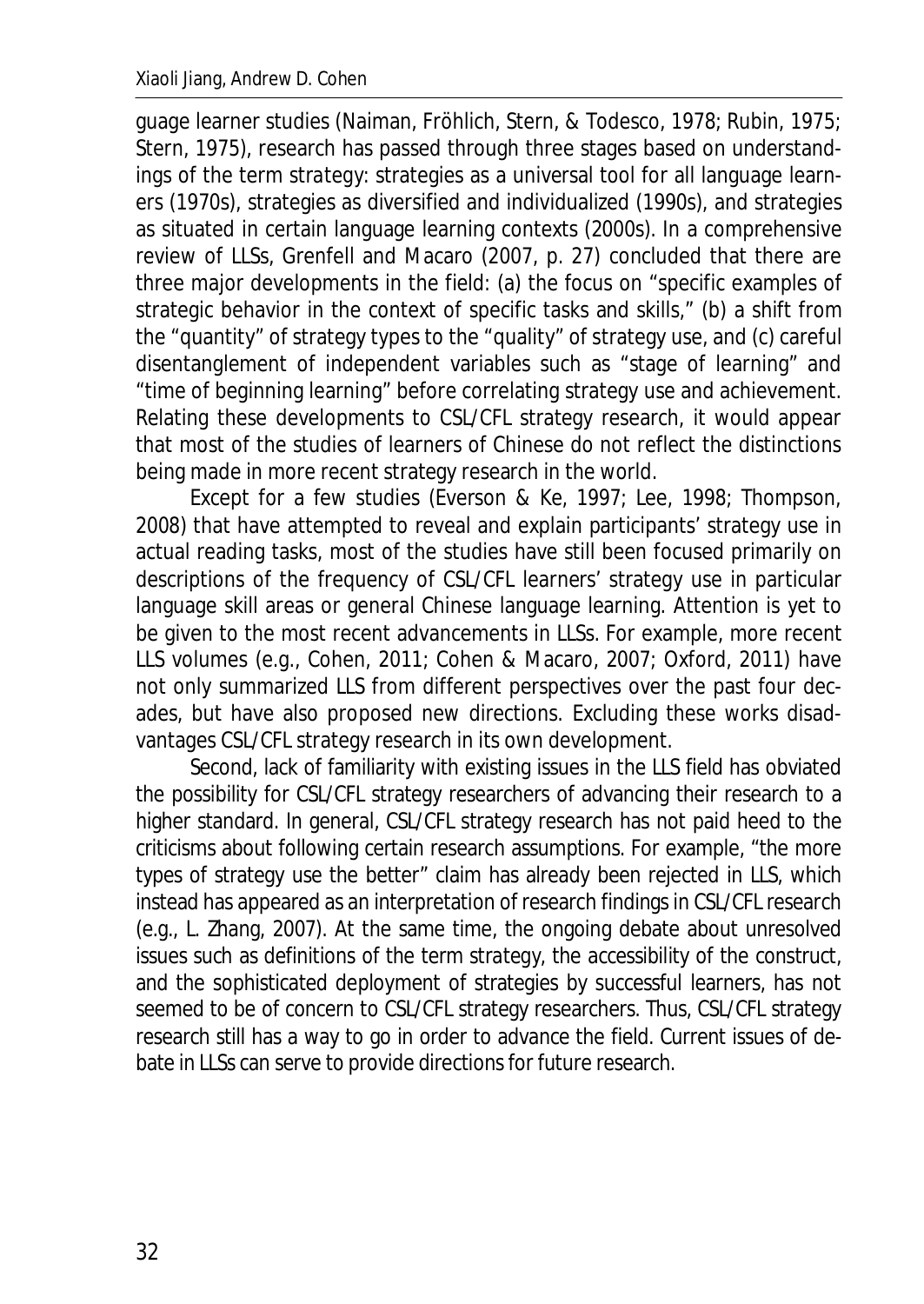### **Issues in Research Methodology**

The methodology employed in CSL/CFL strategy research has been seen to have weaknesses. The first and most notable potential shortcoming is the overwhelming use of questionnaire instruments, primarily in the form of Oxford's (1990) SILL. The problem is that the sole use of large-scale inventories in LLS research has been resoundingly criticized. For example, concern has been voiced about the inappropriateness of transferring general LLS inventories to another setting or even translating them into another language (Cohen, 2011, p. 73; LoCastro, 1994). Similarly, Macaro (2001) pointed out that the SILL is essentially a tool to check respondents' frequency of strategy use, but that it is sometimes difficult for respondents to quantify their responses (Macaro, 2001). White, Schramm, and Chamot (2007, p. 95) added their concerns about the limitations of questionnaire instruments. They noted that from the respondents' point of view, for example, there were difficulties in understanding questionnaire items which deal with *reported* as opposed to *actual* strategy use, and that respondents may have problems recalling the actual strategies that they used. These issues obviously need to be addressed in LLS in general, and so also in CSL/CFL strategy research as well.

Second, while verbal report has clearly been a significant tool for conducting research on reading strategies of learners of Chinese, the way that various researchers have operationalized this tool has varied. This is not so surprising in that verbal report is simply a general approach that can be operationalized in a number of different ways (see Cohen, in press). One issue that arises, then, is the extent to which there is consistency across studies in terms of whether and how subjects are oriented as to the process of providing verbal report before the data collection takes place. Moreover, caution should be paid to the requirements of tasks and the language used in verbal reports since both may affect participants' strategy use (Macaro, 2001). The directions given to subjects and other aspects of the verbal report tasks (such as the context for the tasks and the goals for learning) need to be explicitly documented (White et al., 2007). Moreover, even details such as where to stop and prompt students raises validity questions (White et al., 2007).

In addition, a few CSL/CFL strategy researchers have engaged in case study research (e.g., Arrow, 2004; Ma, 2007; Wu, 2008) or quasi-experiments (e.g., She, 2010; Yuan, 2005). However, good depictions of a case or cases need "thick description" that enables the reader to have a holistic picture of the context where research takes place (Gall, Borg, & Gall, 1996, p. 459). In the studies outlined above, rigorous case procedures were not necessarily followed with sufficient caution. For example, while both Arrow (2004) and Wu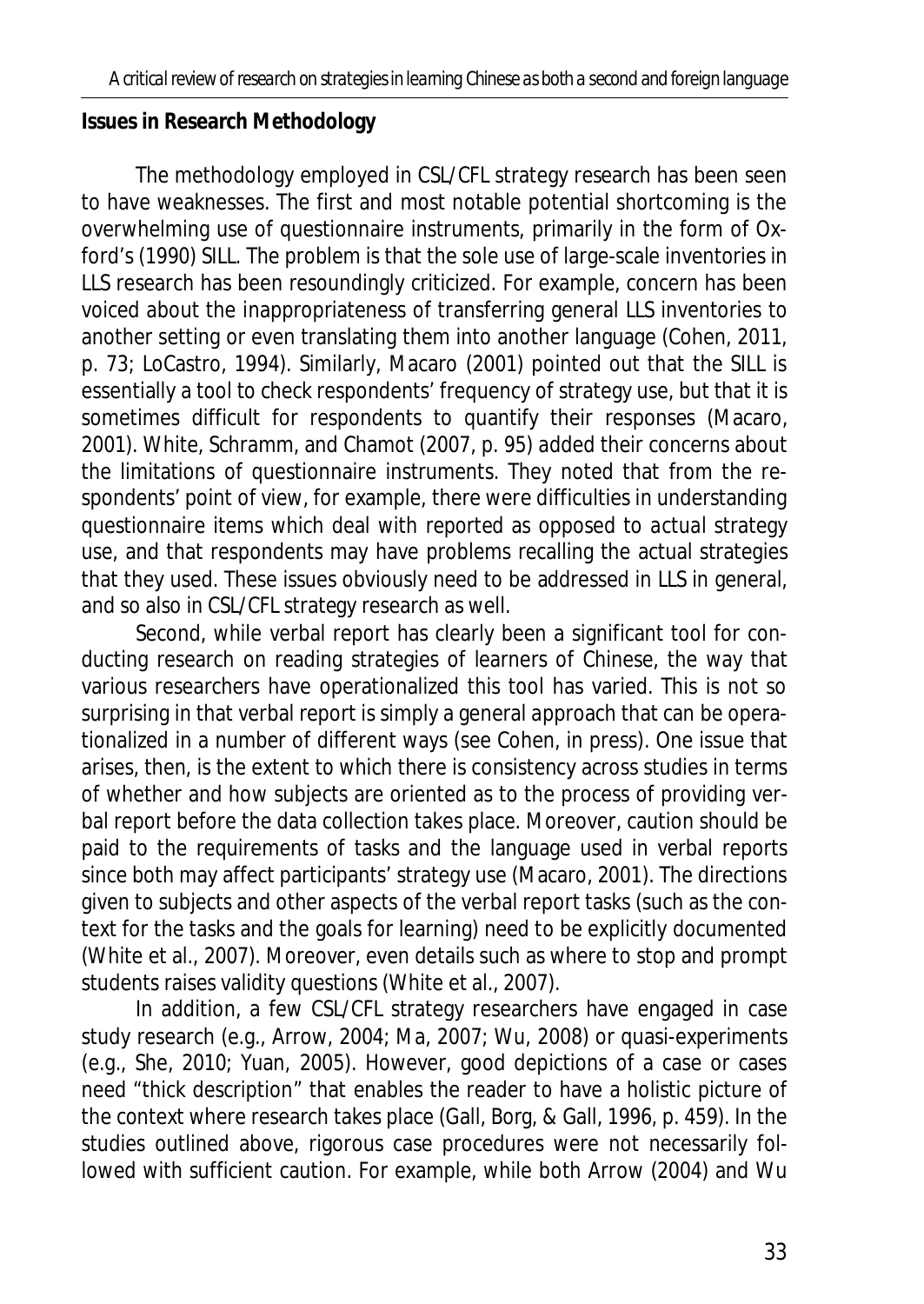(2008) mentioned the use of classroom observations, important elements such as time length, frequency, and an observational guide were not found in their description, which may raise questions as to the reliability and validity of their case study findings. Likewise, in Ma's (2007) study, no information was provided as to how the participant's instructor taught in class, and as to whether the participant had other ways to learn Chinese characters aside from the use of the notebook and the exercise book. Furthermore, the participant's own evaluation of the character learning experience was excluded from the write up. It would seem that CSL/CFL researchers need to tailor their research designs and methodologies to be more consistent with the significant advances in the field of LLS.

#### **Chinese- and English-Language Publications**

When comparing Chinese- and English-language publications on strategy research in CSL/CFL, both have their strengths and weakness. Chineselanguage publications call attention to a large number of studies in areas relating to language skills. For example, there has been more publication of CSL research on learners' strategy use in listening and speaking in the Chineselanguage publications than in English-language publications. Nevertheless, a few Chinese-language publications are seen to be replications of previous studies rather than creative, original work, and descriptions of the research methods used in these studies are often lacking in detail. According to Wu (2004), relevant research done in China has three main drawbacks: (a) there has yet to emerge a study of CSL deemed to be seminal in nature; (b) previous studies have been of limited scale, diminishing their status in the field; (c) as of yet there have been no systematic studies investigating strategies CSL learners employ in their language learning.

The English-language publications have called attention to the quality of research, as reflected in efforts to provide solid theoretical foundations for research initiatives, lengthy descriptions of data collection procedures, and sophisticated analysis of data. Unfortunately, most of the strategy research in these publications has focused primarily on Chinese character learning and reading strategy use. A lack of strategy research in areas relating to other language skills, learner variables, and the impact of different contexts is evident. Moreover, the existing publications are still somewhat limited in number, which would speak for the planning and execution of future studies to fill the gap.

Another interesting finding is that Chinese- and English-language publications on strategy research in CSL/CFL show that the two sets of scholars remain relatively isolated from one another. Chinese scholars primarily cite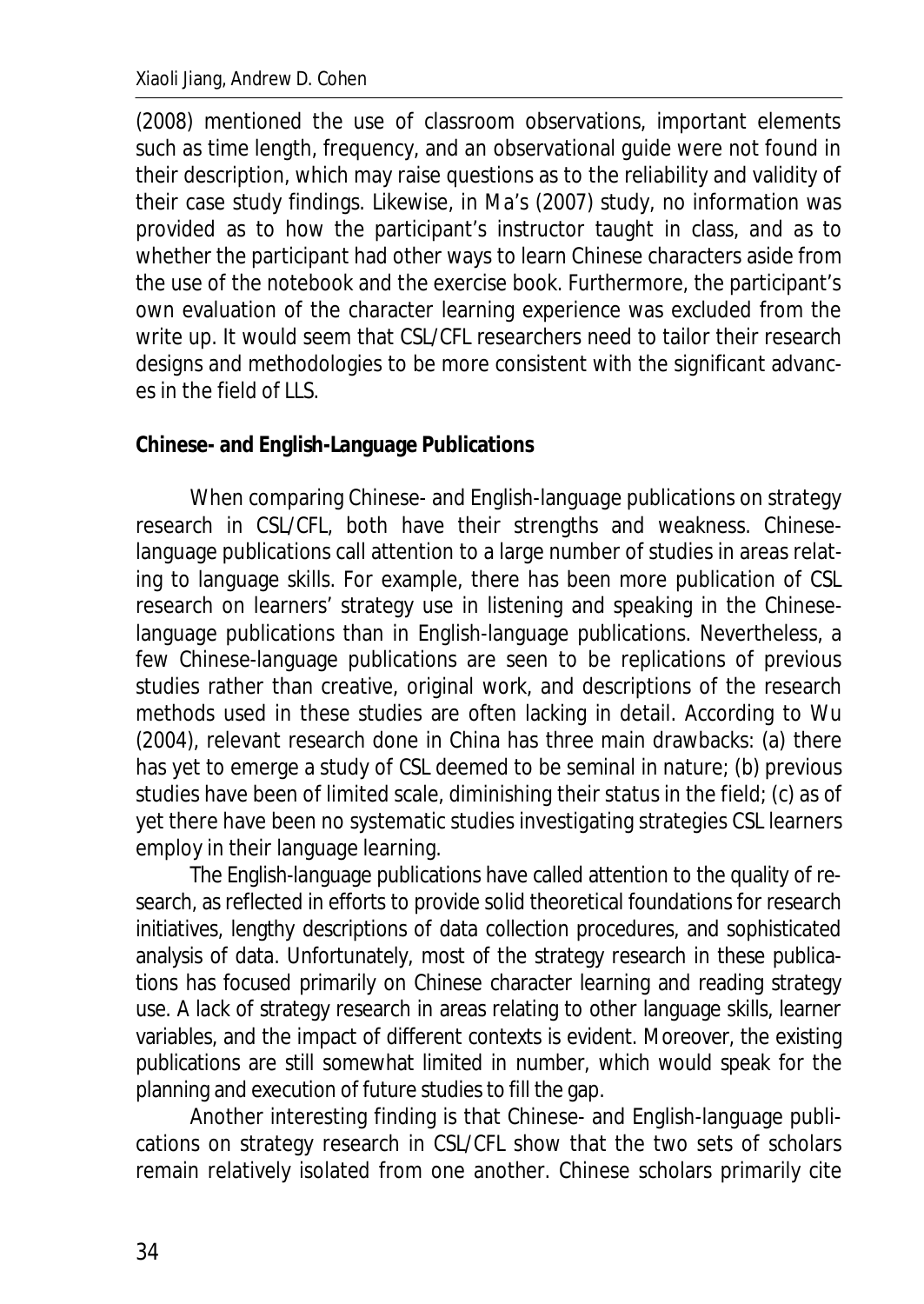publications in Chinese and refer only on a limited basis to English-language LLS resources. It is possible that many CSL researchers have little access to the relevant English-language books and journals. At the same time, Englishlanguage publications pay more attention to theories specific to the given research focus rather than to theories that apply to the field of LLS as a whole. Ke and Li (2011) tentatively explained that this was because English-language publications were in the areas with which they were more familiar.

# **Implications and Conclusions**

This article has reviewed selected empirical studies on learning Chinese that have been published both in English and Chinese in an effort to identify major issues in CSL/CFL strategy research and suggestions for future research. A brief history of CSL/CFL strategy research has been outlined, the research foci presented, methodological issues discussed, major English and Chinese publications compared, and future research suggested.

Over its three decades of development as a field, CSL/CFL strategy research has increasingly caught the attention of researchers, and relevant studies have indeed enriched our understanding of the field. Yet there is considerable room for further development of this work. First, more work could be done in the area of how encounter with new vocabulary affects CSL/CFL readers' strategy use. It would be helpful, for example, for future research to describe the strategies that both CSL and CFL learners use to cope with different types of unknown vocabulary. Second, it would be beneficial to revisit the different research methods used in CSL/CFL strategy research, paying attention to the potential risks of using them that have been flagged in the general LLS literature. For example, self-designed inventories would need to be administered more widely in order to confirm their reliability and validity. Third, more than ever the findings from given strategy studies need to be published both in English- and Chinese-language publications in order to lend strength to each other rather than appearing in separate venues, read by separate readerships.

While existing CSL/CFL strategy research has undoubtedly provided insights into non-native speakers' Chinese language learning process, future CSL/CFL strategy research could nonetheless draw more attention to current LLS theories and practices. A holistic understanding of issues and trends of LLS can facilitate relevant CSL/CFL strategy research, both in terms of the standards employed and the potential impact of the studies. For example, future research could provide detail as to the specific difficulties that CSL/CFL learners encounter at different proficiency levels and the strategies that successful CSL/CFL learners use to cope with these encountered difficulties.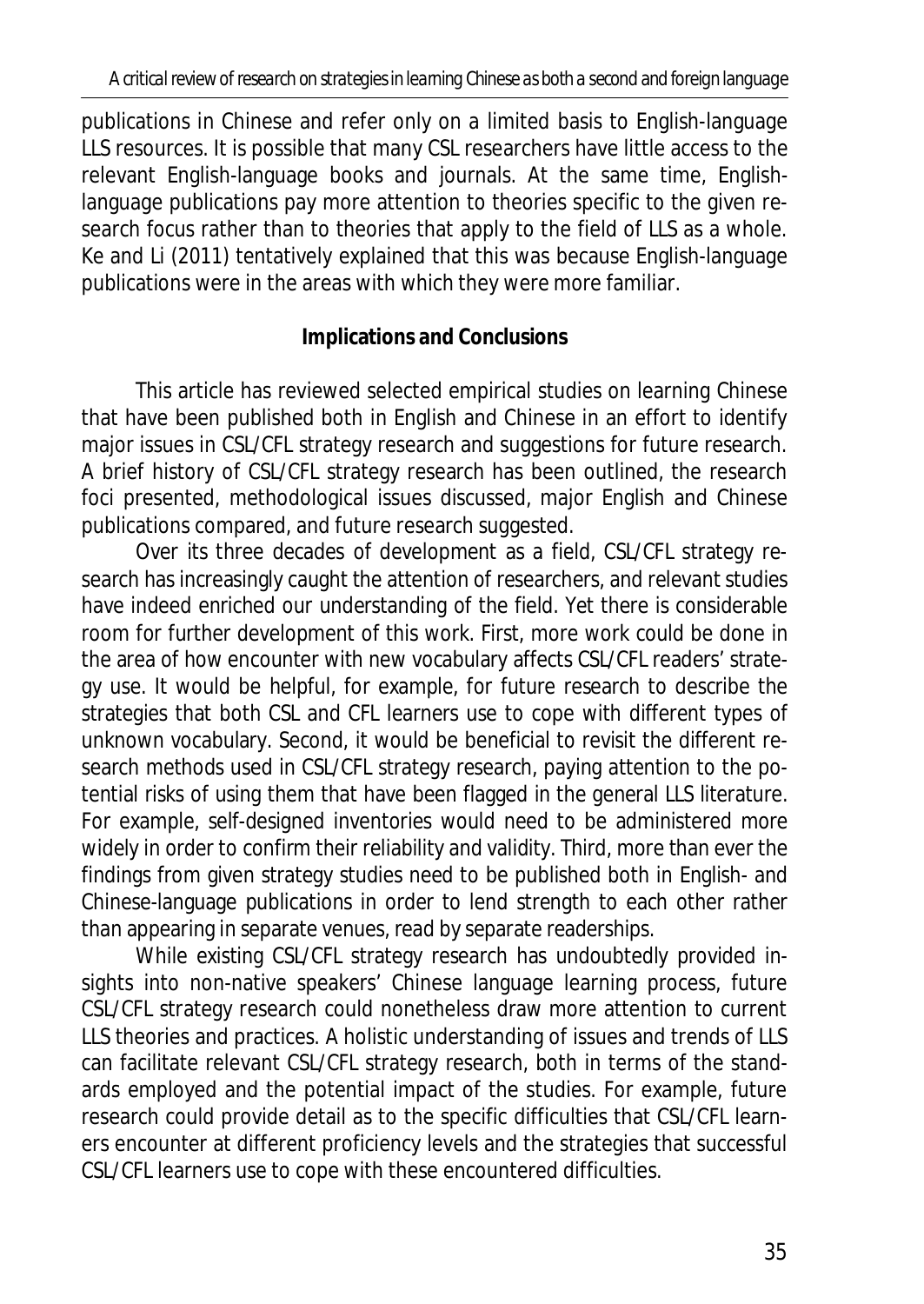#### References

- Arrow, J. (2004). *Learning Chinese characters: A comparative study of the learning strategies of students whose native language is alphabet-based and students whose native language is character-based* (Unpublished doctoral dissertation). Oklahoma University, USA.
- Bai, Q. Y. (白琼烨) (2007). 元认知及其策略与汉语听力学习的相关研究 [A correlation study on metacognitive strategies and Chinese listening] 硕士论文 (Unpublished master's thesis) 重庆 (Chong Qing): 四川大学 (Sichuan University).
- Bialystok, E. (1978). A theoretical model of second language learning. *Language Learning, 28*(1), 69-83.
- Bernhardt, E. B. (1991). *Reading development in a second language: Theoretical, empirical and classroom perspectives*. Norwood: Ablex.
- Cao, X. Y. (曹晓玉) (2010). 留学生汉语学习策略的调查与分析 Investigation of Chinese language learning strategies among overseas students]. 䈝᮷ᆖ࠺] Chinese Study Journal), *6*, 134-136.
- Chang, C. (2010). See how they read: An investigation into the cognitive and metacognitive strategies of nonnative readers of Chinese. In E. Everson & H. H. Shen (Eds.), *Volume IV of Chinese language teachers association monograph series* (pp. 93-116). University of Hawai'i at Manoa: National Foreign Language Resource Center.
- Chang, K., Lan, Y., Chang, Ch., & Sung, Y. (2010). Mobile-device-supported strategy for Chinese reading comprehension. *Innovations in Education and Teaching International, 47*(1), 69-84.
- Chen, J. (陈静) (2011). 初中级阶段泰国留学生汉字部件学习策略实验研究 [An experimental study on Chinese character learning strategies used by beginning and intermediate level Thai students] 硕士论文 (Unpublished master dissertation) 成都(Chengdu): 西南大学 (South West University).
- Chen, X. F. (陈小芬) (2008). 留学生汉语学习策略研究 [A study of international students' Chinese language learning strategies] 硕士论文 (Unpublished master dissertation) 厦门 (Xiamen): 厦门大学(Xiamen University).
- Chen, Y. C. (2009). *Language learning strategies used by beginning students of Chinese in a semi-immersion setting* (Unpublished doctoral dissertation). Indiana University, USA.
- Chen, Y. W. (陈译文) (2009). 初级阶段美国学生汉字学习策略的调查研究 [A survey and research on Chinese character learning strategies of American students in the initial stage] 武汉(Wuhan): 华东师范大学 (East China Normal University).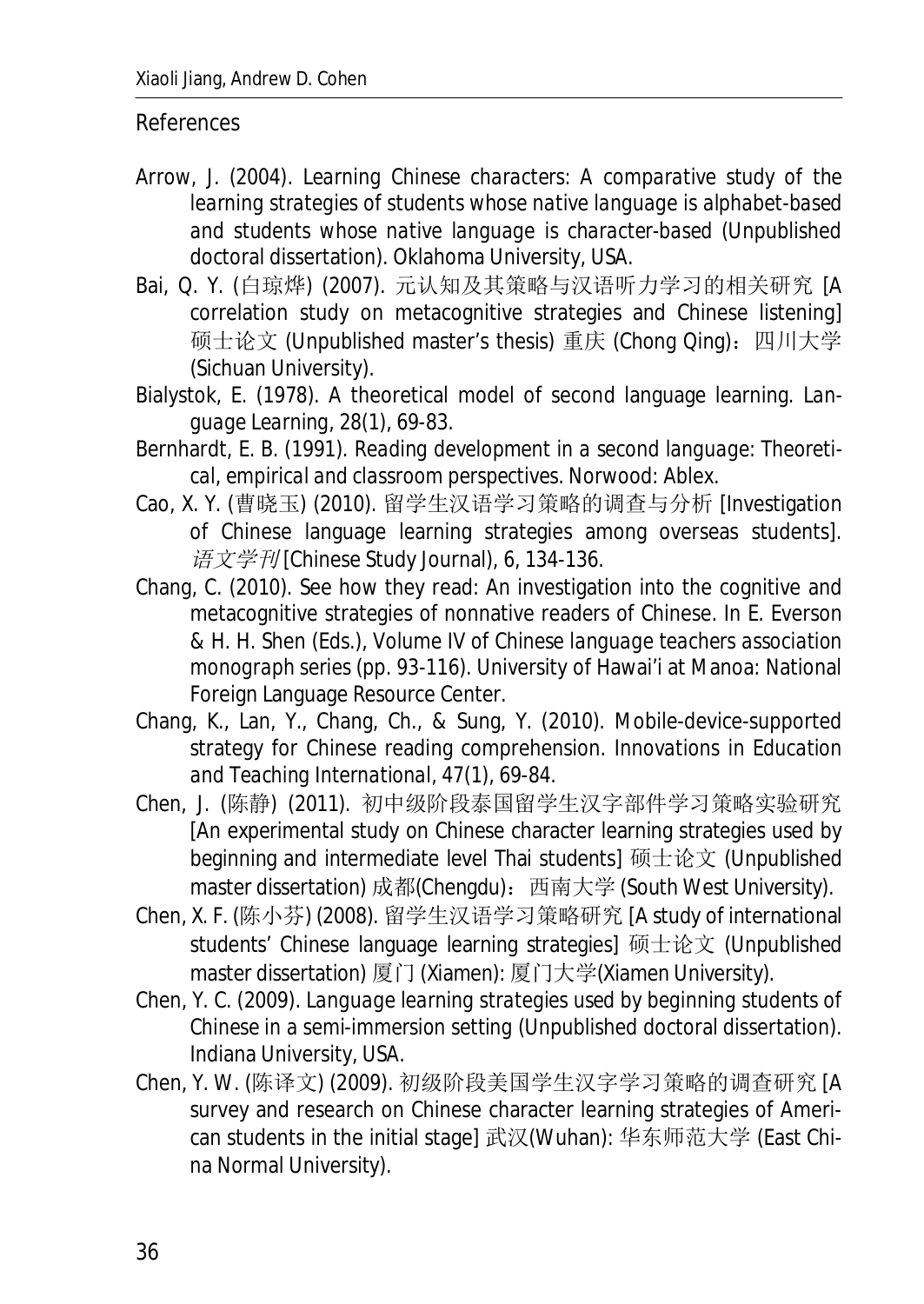- Cohen, A. D. (1998). *Strategies in learning and using a second language*. London: Longman.
- Cohen, A. D. (2011). *Strategies in learning and using a second language* (2nd ed.). London: Longman.
- Cohen, A. D. (in press). Verbal report. In C. A. Chapelle (General Ed.), *The encyclopedia of applied linguistics*. Oxford: Wiley-Blackwell.
- Cohen, A. D., & Macaro, E. (Eds.). (2007). *Language learner strategies: 30 years of research and practice.* Oxford: Oxford University Press.
- Di, R. (狄蓉) (2007). 初中级留学生汉语听力理解中的元认知策略 [Metacognitive strategies in listening comprehension by international students in beginning and intermediate levels] 硕士论文 (Unpublished master's thesis) 上海 (Shanghai): 上海外国语大学 (Shanghai Foreign Languages University).
- Dörnyei, Z. (2009). *The psychology of second language acquisition*. Oxford: Oxford University Press.
- Ellis, G., & Sinclair, B. (1989). *Learning to learn English*. Cambridge: Cambridge University Press.
- Everson, M. E. (1986). *The effect of word-unit spacing upon the reading strategies of native and L2 readers of Chinese: An eye-tracking study* (Unpublished doctoral dissertation). Columbus University, USA.
- Everson, M. E. (1998). Word recognition among learners of Chinese as a foreign language: investigating the relationship between naming and knowing. *Modern Language Journal, 82*(2), 194-204.
- Everson, M. E., & Ke, C. R. (1997). An inquiry into the reading strategies of intermediate and advanced learners of Chinese as a foreign language. *Journal of the Chinese Language Teachers Association*, *32*(1), 1-22.
- Fu, I-Ping P. (2005). *Student approaches to learning Chinese vocabulary* (Unpublished doctoral dissertation). Virginia Polytechnic Institute and State University, USA.
- Furman, N., Goldberg, D., & Lusin, N. (2010). *Enrollments in languages other than English in United States institutions of higher education, fall 2009.* Retrieved from the Modern Language Association website: http://www.mla.org/ 2009\_enrollmentsurvey
- Gall, M. D., Borg, W., & Gall, J. P. (1996). *Educational research* (6th ed.). New York: Longman.
- Gao, S. N. (高韶宁) (2009). 中级水平韩国留学生汉语学习策略研究 [A study on intermediate Korean students' Chinese learning strategies] 硕士论文 (Unpublished master's thesis) 辽宁 (Liaoning): 辽宁师范大学 (Liaoning Normal University).
- Good, R. L. (1998). *Strategies in the writing of Chinese characters by intermediate and advanced students of Chinese as a foreign language* (Un-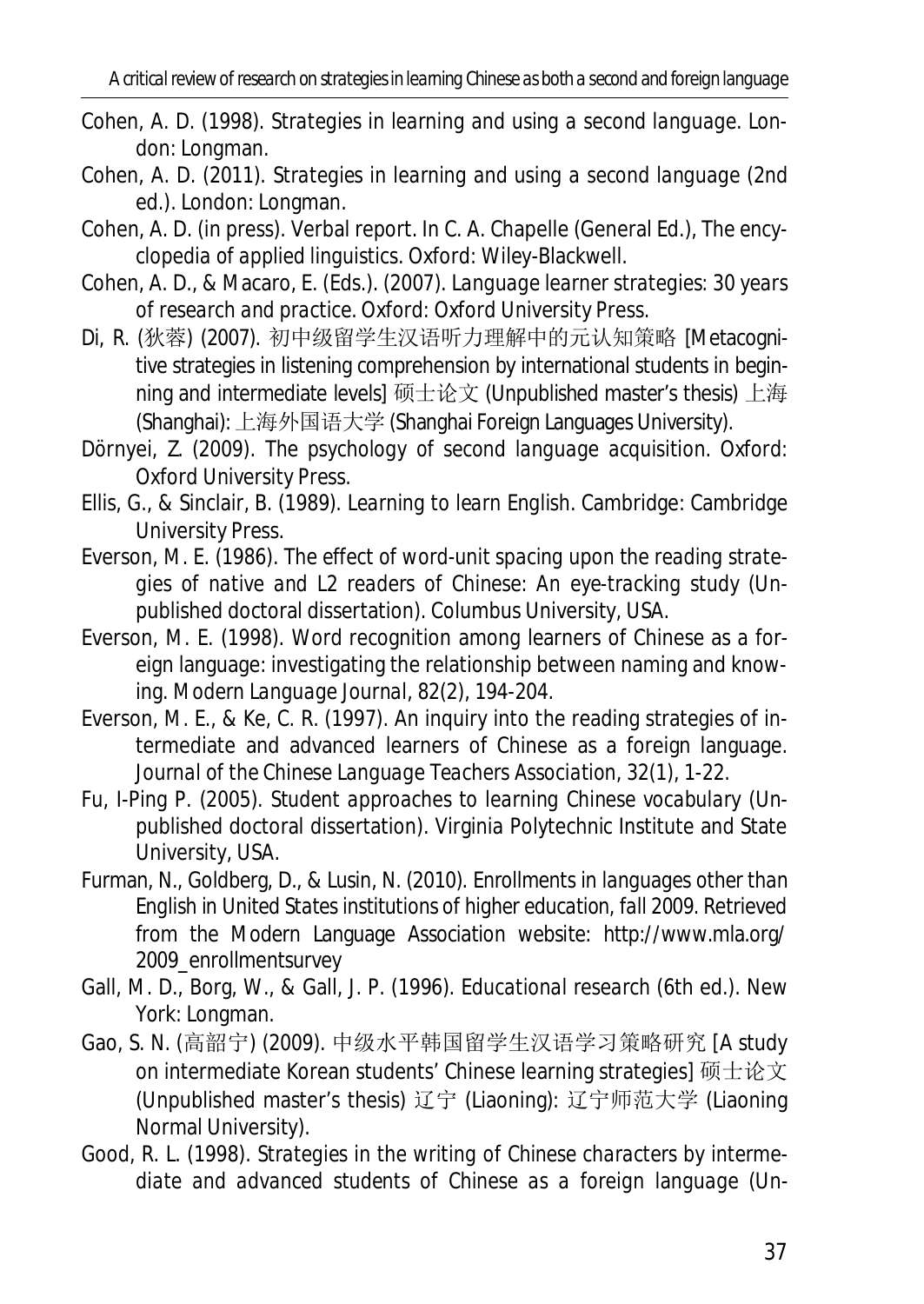published doctoral dissertation). University of Illinois at Urbana-Champaign, USA

- Green, J. M., & Oxford, R. L. (1995). A closer look at learning strategies, L2 proficiency, and gender. *TESOL Quarterly, 29*(2), 261-297.
- Grenfell, M., & Macaro, E. (2007). Language learner strategies: Claims and critiques. In E. Macaro & A. D. Cohen (Eds.), *Language learner strategies: 30 years of research and practice* (pp. 9-28). Oxford: Oxford University Press.
- Gu, P. Y., & Johnson, P. K. (1996). Vocabulary learning strategies and language learning outcomes. *Language Learning, 46*(4), 643-679.
- Hayes, E. (1988). Encoding strategies used by native and non-native readers of Chinese Mandarin. *Modern Language Journal*, *72*(2), 188-195.
- Huang, J. Z. (2000). Students' major difficulties in learning mandarin Chinese as an additional language and their coping strategies. Education Resources Information Center ED 440537.
- Jiang, X. (江新) (2000). 汉语作为第二语言学习策略初探 [An exploration of strategy use in learning Chinese as a second language]. 语言教学与研究 [Language Teaching and Research], *1*, 61-68.
- Jiang, X., & Zhao, G. (江新, 赵果) (2001). 初级阶段外国留学生汉字学习策略 的调查研究 [A study of Chinese character learning strategies by beginning level international students). 语言教学与研究 [Language Teaching and Research], *4*, 10-17.
- Ke, C. (1996). An empirical study on the relationship between Chinese character recognition and production. *Modern Language Journal, 80*(3), 340-350.
- Ke, C. (1998). Effects of strategies on the learning of Chinese characters among foreign language students. *Journal of Chinese Language Teachers Association, 33*(2), 93-112.
- Ke, C., & Li, A. (2011). Chinese as a foreign language in the U.S. *Journal of Chinese Linguistics, 39*(1), 176-238.
- Kuo, Mei-liang A. (2000). *The effects of visual and verbal mnemonics on learning Chinese characters in computer-based instruction* (Unpublished doctoral dissertation). University of Minnesota, USA.
- Kuo, Mei-liang, A., & Hooper, S. (2004). The effects of visual and verbal coding mnemonics on learning Chinese characters in computer-based instruction. *ETR&D, 52*(3), 23-38.
- Lee, Li-Chun C. (1998). *The application of reading strategies by American learners of Chinese as a foreign language when processing narrative and argumentative texts* (Unpublished doctoral dissertation). Indiana University, USA.
- Li, J. (李姜) (2007). 初级水平留学生汉语口语学习策略的研究 [A study of Chinese speaking strategy among beginning level international students]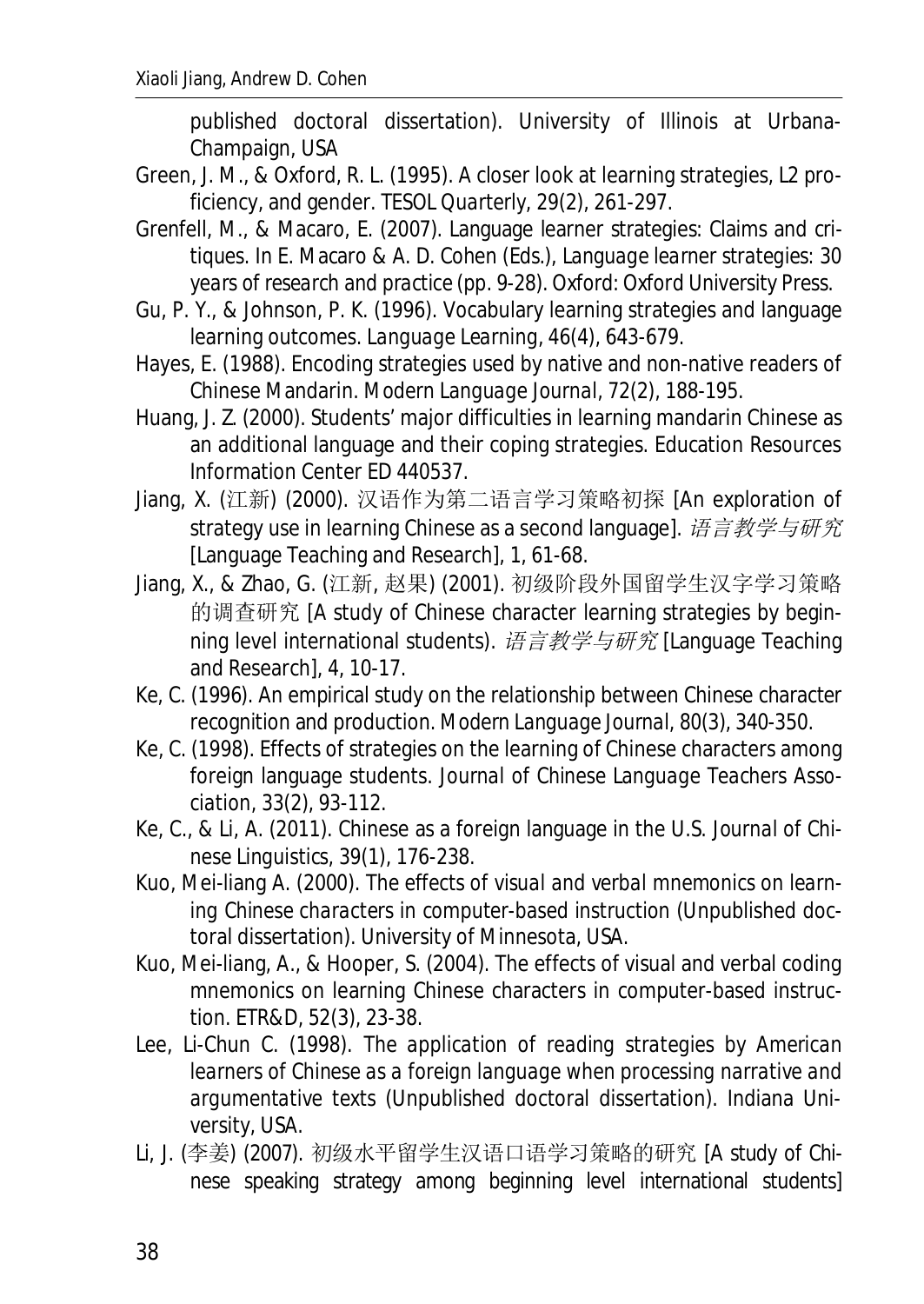硕士论文 (Unpublished master's thesis) 北京 (Beijing): 北京语言文化大学 (Beijing Language and Culture University).

- Li, L. N. (李丽娜) (2004). 关于留学生汉语学习策略的调查报告 [A report on Chinese language learning strategies by international students].  $\mathcal{R} \ddot{\theta} \ddot{\theta} \ddot{\theta}$ [Chinese Study], *3*, 67-70.
- Li, Q., Yao, Y. R., & Liu, N. Z. (李强 姚怡如 刘乃仲) (2011). 汉语学习策略与个体因素相关性研究 [A correlation study between Chinese language learning strategy and individual factors]. 语言教学与研究 [Language Teaching and Research], *1*, 41-47.
- Li, Y. M. (李雅梅) (2005). 泰国学生汉语词汇学习策略使用情况调查研究 [Vocabulary strategy use among Tai students] 硕士论文 (Unpublished master's thesis) 云南 (Yunnan): 云南师范大学 (Yunnan Normal University).
- Li, Y. (1998). *Teaching and learning L2 reading: The Chinese case* (Unpublished doctoral dissertation). Purdue University, USA.
- Lin, K., & Lü, X. (林可吕峡) (2007). 越南留学生汉语学习策略与HSK成绩的关系 [The relationship between Vietaminese students' Chinese language learning strategies and HSK score]. 高教论坛 [Higher Education Forum], 3, 155-159.
- Liu, Y. M., & Jiang, X. (柳燕梅 江新) (2003). 欧美学生汉字学习方法的实验研究 —回忆默写法与重复抄写法的比较 [An experimental study on European and American students' Chinese character learning strategies: A comparison between recall-based writing and repetitive copying]. 世界汉语教学 [World Chinese Teaching and Learning], *1*, 59-67.
- LoCastro, V. 1994. Learning strategies and learning environments. *TESOL Quarterly*, *28*(2), 409-414.
- Lu, Z. (鲁洲) (2005). 美国大学生(CIEE项目) 汉语口语学习策略的研究 [An investigation on American students' (CIEE program) Chinese speaking strategy] 硕士论文 (Unpublished master's thesis) 上海 (Shanghai): 华东师范大学 (East China Normal University).
- Luo, Q. S. (罗青松) (1999). 外国人汉语学习过程中的回避策略分析 [An analysis of avoidance strategy use by non-native Chinese language learners]. 北京大学学报 [Beijing University Study Journal], *6*, 130-134.
- Ma, M. Y. (马明艳) (2007). 初级阶段非汉字圈留学生汉字学习策略的个案研究 [A case study on a beginning level international student's Chinese character learning strategies]. 世界汉语教学 [World Chinese Teaching and Learning], *1*, 40-49.
- Macaro, E. (2001). *Learning strategies in foreign and second language classrooms*. London: Continuum.
- Macaro, E., Graham, S., & Vanderplank, R. (2007). A review of listening strategies: Focus on sources of knowledge and on success. In A. D. Cohen & E.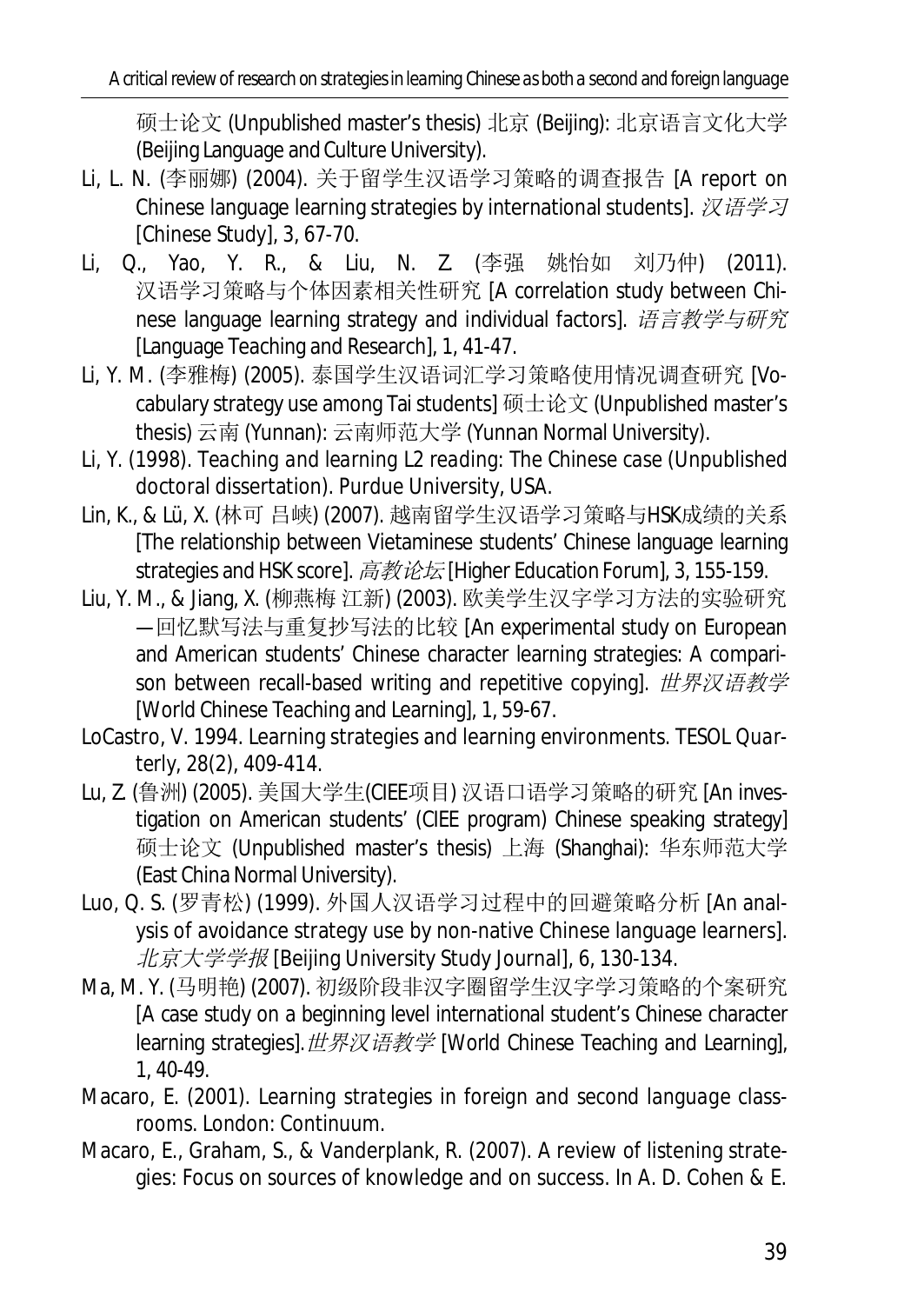Macaro (Eds.), *Language learner strategies: 30 years of research and practice* (pp. 165-186). Oxford: Oxford University Press.

- McGinnis, S. (1999). Student goals and approaches. In M. Chu (Ed.), *Mapping the course of the Chinese language field (pp. 151-175). Kalamazoo, MI:* Chinese Language Teachers Association.
- Na, J. (那剑) (2007). 韩国学生和欧美学生汉语口语学习策略对比研究 [A comparative study of Chinese speaking strategies used by Korean, European, and American students] 硕士论文 (Unpublished master's thesis) 重庆 (Chongqing): 重庆大学 (Chongqing University).
- Naiman, N., Fröhlich, M., Stern, H. H., & Todesco, A. (1978). *The good language learner*. Toronto: Ontario Institute for Studies in Education.
- Nakatani, Y., & Goh, C. (2007). A review of oral communication strategies: Focus on interactionist and psycholinguistic perspectives. In A. D. Cohen & E. Macaro (Eds.), *Language learner strategies: 30 years of research and practice* (pp. 207-228). Oxford: Oxford University Press.
- O'Malley, J. M., & Chamot, A. U. (1990). *Learning strategies in second language acquisition*. Cambridge: Cambridge University Press.
- Oxford, R. L. (1990). *Language learning strategies: What every teacher should know?* Boston: Heinle and Heinle.
- Oxford, R. L. (2011). *Teaching and researching language learning strategies*. Harlow: Longman Applied Linguistics/Pearson Education.
- Oxford, R. L., & Nyikos, M. (1989). Variables affecting choice of language learning strategies by university students. *Modern Language Journal*, *73*(1), 291-300.
- Qian, Y. L. (钱玉莲) (2006). 韩国学生中文阅读学习策略调查研究 [An investigation of Korean students' Chinese reading strategies]. 世界汉语教学 [World Chinese Teaching and Learning], *2*, 59-63.
- Oiang, W. (强薇) (2005). 留学生汉语词汇学习策略研究 [A study of international students' Chinese vocabulary learning strategies] 硕士论文 (Unpublished master's thesis). 北京 (Beijing): 北京语言文化大学 (Beijing Language and Culture University).
- Rose, H. (2012). Reconceptualizing strategic learning in the face of selfregulation: Throwing language learning strategies out with the bathwater. *Applied Linguistics*, *33*(1), 92-98.
- Rubin, J. (1975). What the 'good language learner' can teach us. *TESOL Quarterly, 9*(1), 41-51.
- Rubin, J. (1981). Study of cognitive processes in second language learning. *Applied Linguistics, 11*(2), 117-131.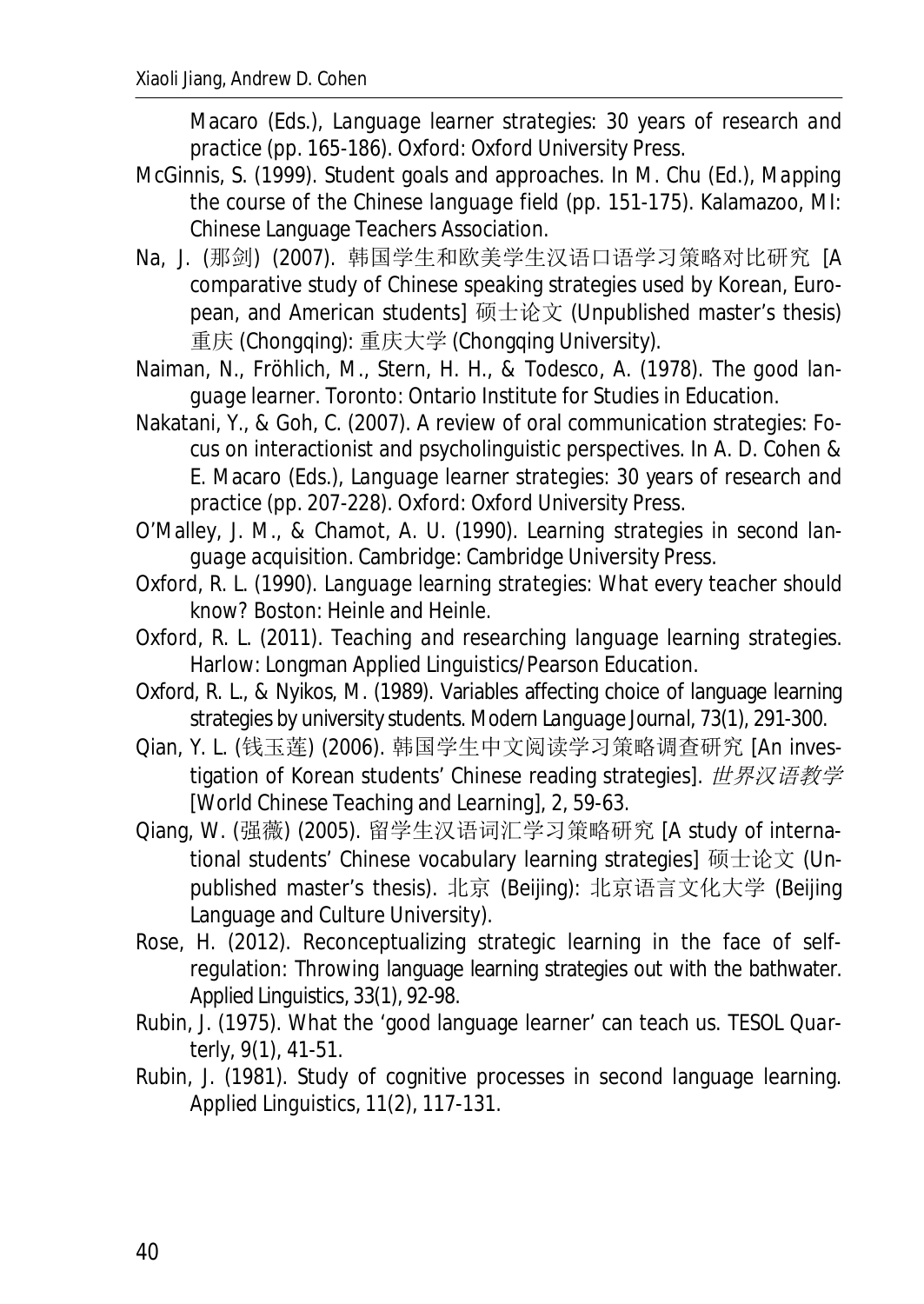- Sergent, W. K. (1990). *A study of the oral reading strategies of advanced and highly advanced second language readers of Chinese* (Unpublished doctoral dissertation). Ohio State University, USA.
- Sergent, W., & Everson, M. (1992). The effects of frequency and density on character recognition speed and accuracy by elementary and advanced L2 readers of Chinese. *Journal of the Chinese Language Teachers Association, 27*(2), 29-44.
- Shen, H. (2004). Level of cognitive processing: effects on character learning among non-native learners of Chinese as a foreign language. *Language and Education, 18*(2), 167-182.
- Shen, H. (2005). An investigation of Chinese-character learning strategies among non-native speakers of Chinese. *System, 33*(1), 49-68.
- Shen, H. (2010). Imagery and verbal coding approaches in Chinese vocabulary instruction. *Language Teaching Research, 14*(4), 485-499.
- Shen, Y. L. (沈亚丽) (2009). 来华留学生汉语学习动机与学习策略及其相关性研 究 [A correlation study of international students' Chinese language learning motivations and strategies] 硕士论文 (Unpublished master's thesis). 上海 (Shanghai): 上海交通大学 (Shanghai Jiaotong University).
- Stern, H. H. (1975). What can we learn from the good language learner? *Canadian Modern Language Review, 31*(4), 304-318.
- Sung, H., & Padilla, A. M. (1998). Student motivation, parental attitudes, and involvement in the learning of Asian languages in elementary and secondary schools. *Modern Language Journal*, *82*(2), 205-216.
- Sung, Ko-Yin. (2009). *Language learning strategy use and language achievement for American college learners of Chinese as a foreign language* (Unpublished doctoral dissertation). The University of Texas (San Antonio), USA.
- Tao, F. M. (陶凤鸣) (2002). 外国留学生汉语学习策略研究 [A study of international students' Chinese language learning strategies] 硕士论文 (Unpublished master dissertation) 重庆 (Chongqing): 重庆大学 (Chongqing University).
- Thompson, Li-Chun L. (2008). An investigation of reading strategies applied by American learners of Chinese as a foreign language. *Foreign Language Annals*, *41*(2), 702-721.
- Vandergrift, L. & Goh, C. C. M. (2012). *Teaching and learning second language listening: Metacognition in action*. London: Routledge.
- Wang, J. H., Spencer, K., and Xing, M. J. (2009). Metacognitive beliefs and strategies in learning Chinese as a foreign language, *System, 37*(1), 46-56.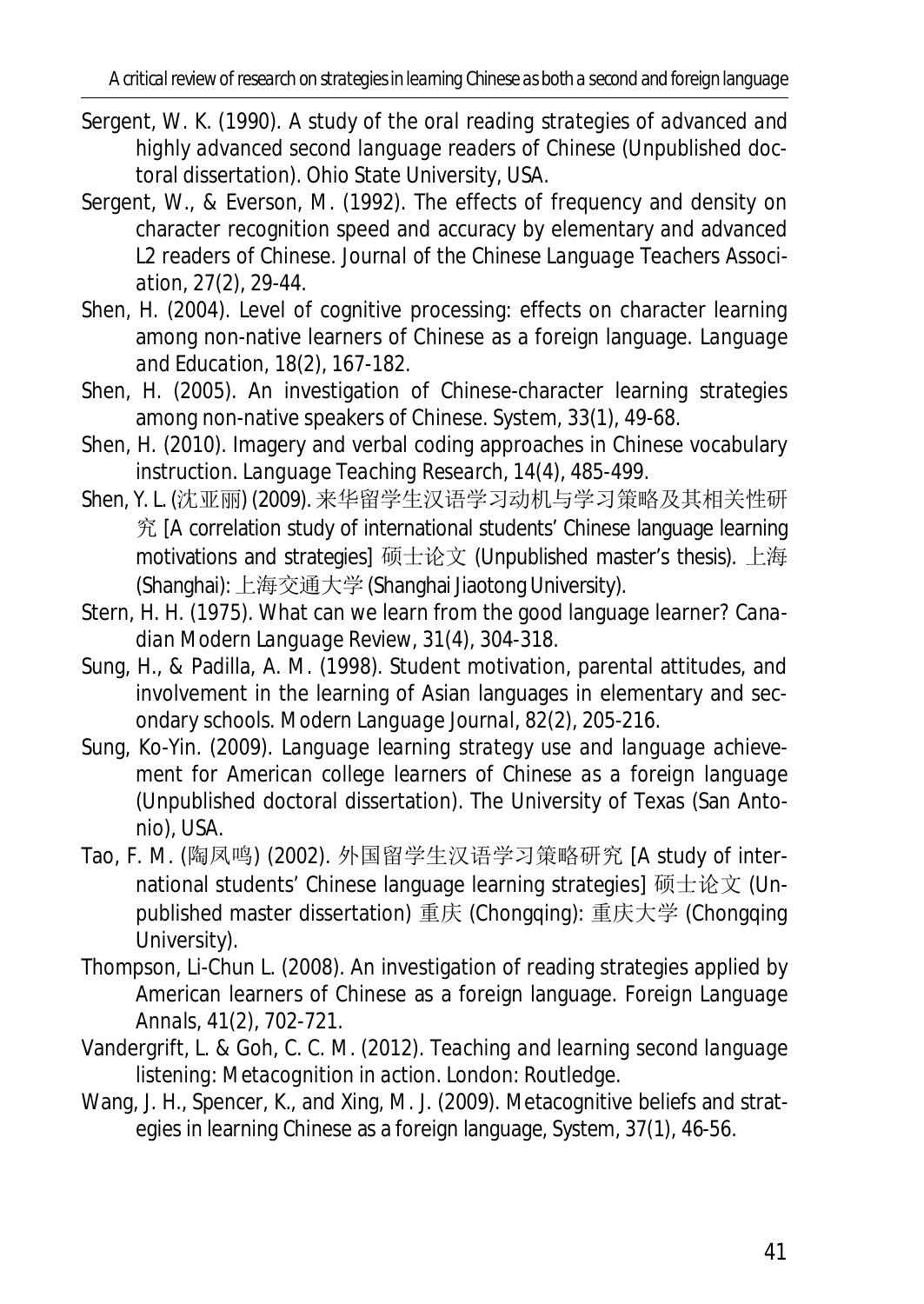- Wang, L. (王理) (2006). 韩国汉语习得者在中国与韩国汉语学习策略的比较初 探 [An exploration of Korean students' Chinese language learning strategies in Korea and China] 硕士论文 (Unpublished master dissertation) 南京 (Nanjing): 南京师范大学 (Nanjing Normal University).
- Wenden, A. L. (1987). Incorporating learner training in the classroom. In A. Wenden & J. Rubin. (Eds.), *Learner strategies in language learning.* (pp. 159-168). New York: Prentice-Hall.
- Wenden, A. (1991). *Learner strategies for learner autonomy.* New York: Prentice Hall.
- Wenden, A. (1999). Metacognitive knowledge and language learning. *Applied Linguistics, 19*(4), 515-537.
- White, C., Schramm, K., & Chamot, A. U. (2007). Research methods in strategy research: Re-examining the toolbox. In A. D. Cohen & E. Macaro (Eds.), *Language learner strategies: 30 years of research and practice* (pp. 93- 116). Oxford, UK: Oxford University Press.
- Wu, P. (吴平) (1999). 从学习策略到对外汉语写作教学 [From learning strategy to Chinese writing instruction to non-native speakers].  $\chi$ 语学习 [Chinese Study], *3*, 34-37.
- Wu, Y. Y. (2004). Impact of Language Learning Strategies on Chinese as a Second Language Learning. In W. Pan. (Ed.), *Cross-cultural perspective on teaching Chinese as a foreign language* (pp. 9-21). Shanghai: East China Normal University Press.
- Wu, Y. Y. (吴勇毅). (2008). 意大利学生汉语口语学习策略使用的个案研究 [A case study of Italian students' Chinese speaking strategies]. 世界汉语教学 [World Chinese Teaching and Learning], *4*, 88-100.
- Wu, Y. Y., & Chen, Y. (吴永毅, 陈钰) (2006). 善听者与不善听者听力学习策略 对比研究 [A comparative study of Chinese listening strategies between more competent and less competent learners].  $\mathcal{R} \ddot{H} \ddot{H} \ddot{H}$  [Chinese Studies], *2*, 58-64.
- Xiang, L. (向兰) (2010). 韩国中高等汉语学习者交际策略研究 [A study of communication strategies among Korean intermediate Chinese language learners] 硕士论文 (Unpublished master's thesis) 四川 (Sichuan): 四川师范大学 (Sichuan Normal University).
- Xu, Z. L. (徐子亮) (1999). 外国学生汉语学习策略的认知心理分析 [A cognitive analysis of foreign students' Chinese language learning strategies]. ц⭼≹䈝ᮉᆖ [World Chinese Teaching and Learning], *4*, 75-85.
- Yan, S. H. (鄢胜涵) (2004). 留学生汉语词汇学习策略的研究 [A study of international students' Chinese vocabulary learning strategies] 硕士论文